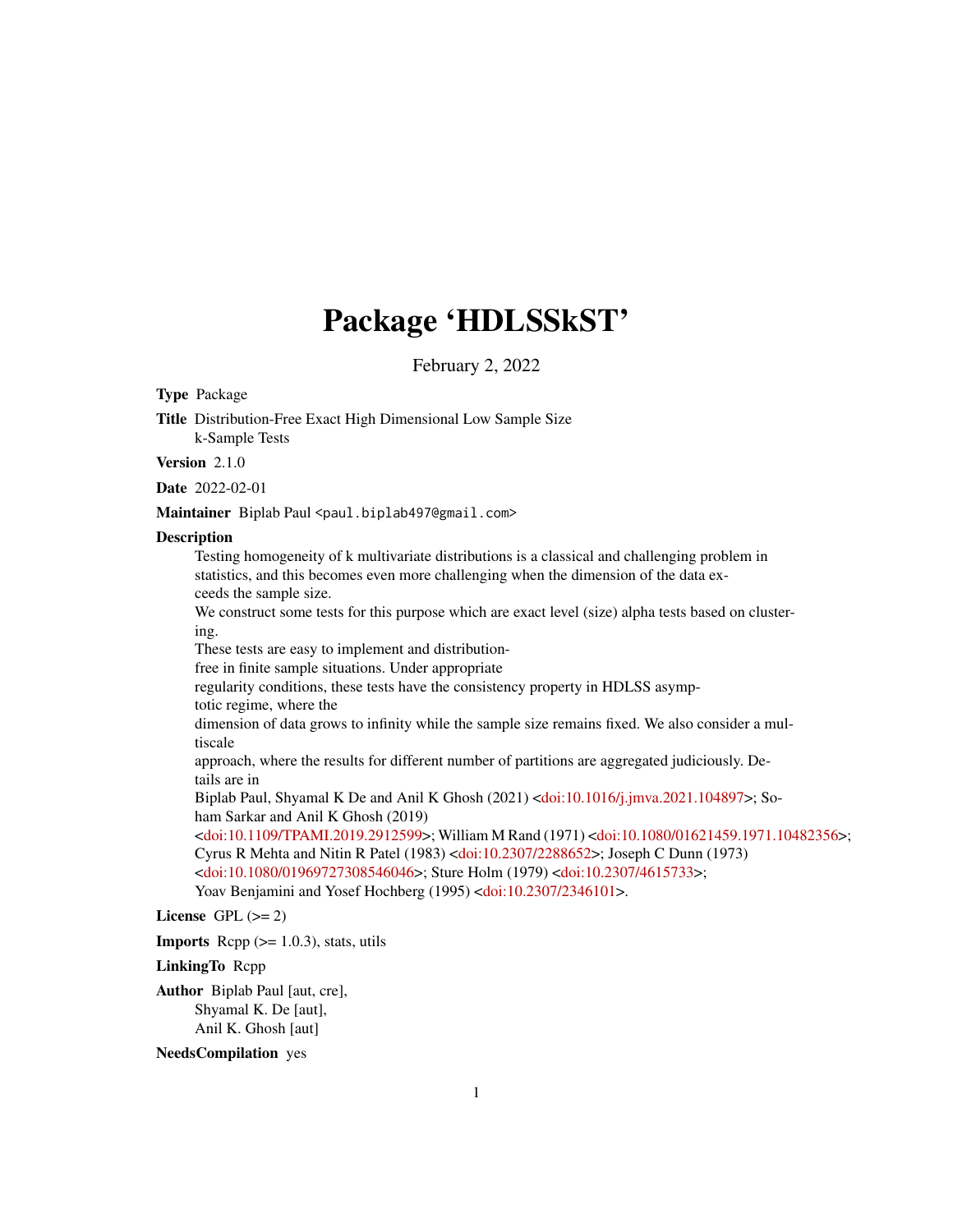<span id="page-1-0"></span>Repository CRAN

Date/Publication 2022-02-02 08:00:08 UTC

# R topics documented:

| Index | 26 |
|-------|----|
|       |    |

HDLSSkST-package *Distribution-Free Exact High Dimensional Low Sample Size k-Sample Tests*

#### Description

Testing homogeneity of  $k \geq 2$ ) multivariate distributions is a classical and challenging problem in statistics, and this becomes even more challenging when the dimension of the data exceeds the sample size. We construct some tests for this purpose which are exact level (size)  $\alpha$  tests based on clustering. These tests are easy to implement and distribution-free in finite sample situations. Under appropriate regularity conditions, these tests have the consistency property in HDLSS asymptotic regime, where the dimension of data d grows to  $\infty$  while the sample size remains fixed. We also consider a multiscale approach, where the results for the different number of partitions are aggregated judiciously. This package includes eight tests, namely (i) RI test, (ii) FS test, (iii) MRI test, (iv) MFS test, (v) MTRI test , (vi) MTFS test, (vii) ARI test and (viii) AFS test. In MRI and MFS test, we modified the RI and FS test, respectively, using an estimated clustering number. In the multiscale approach (MTRI and MTFS), we use Holm's step-down-procedure (1979) and Benjamini-Hochberg FDR controlling procedure (1995).

# Author(s)

Biplab Paul, Shyamal K. De and Anil K. Ghosh Maintainer: Biplab Paul<paul.biplab497@gmail.com>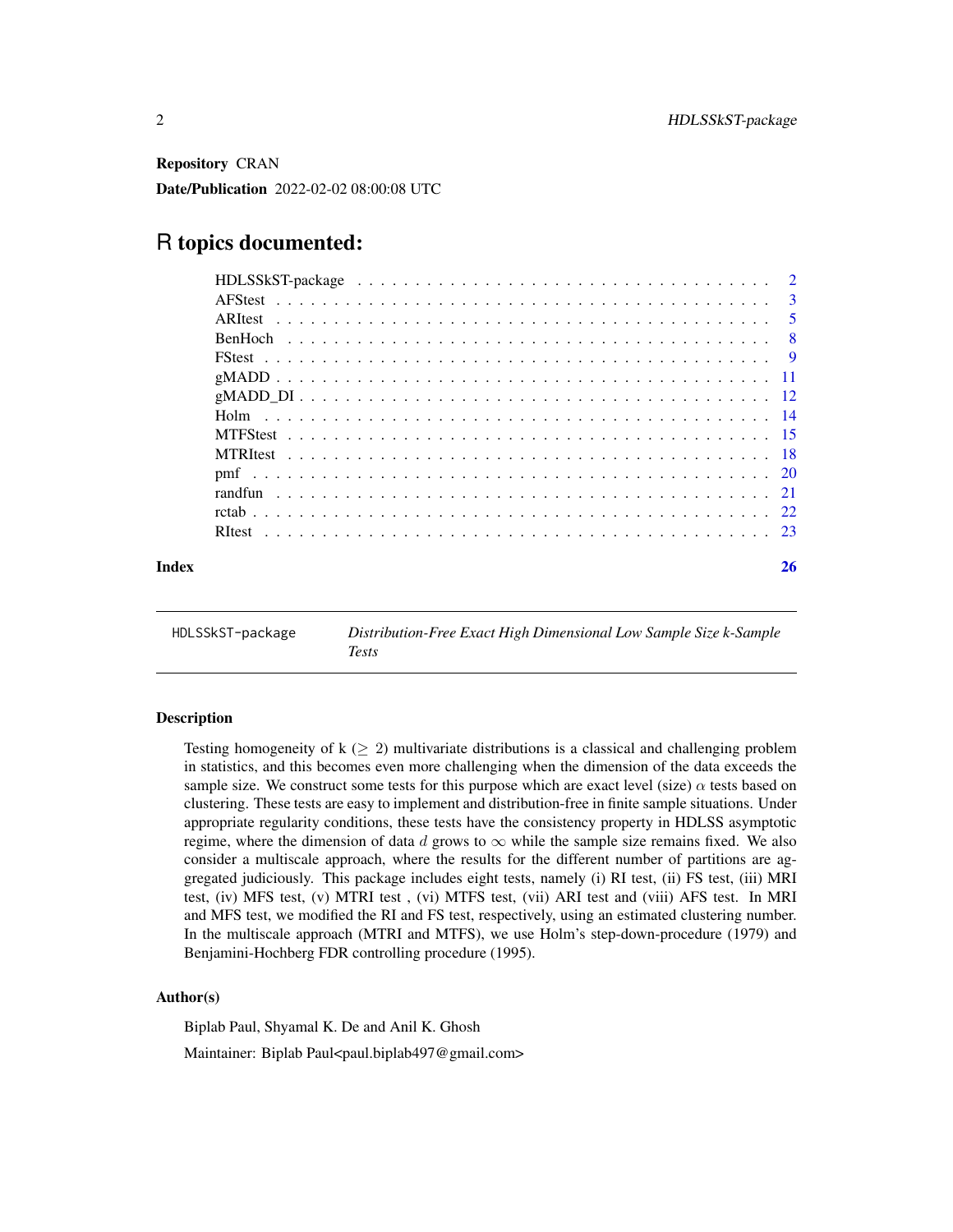#### <span id="page-2-0"></span>AFStest 3

# References

Biplab Paul, Shyamal K De and Anil K Ghosh (2021). Some clustering based exact distributionfree k-sample tests applicable to high dimension, low sample size data, *Journal of Multivariate Analysis*, doi:10.1016/j.jmva.2021.104897.

Soham Sarkar and Anil K Ghosh (2019). On perfect clustering of high dimension, low sample size data, *IEEE transactions on pattern analysis and machine intelligence*, doi:10.1109/TPAMI.2019.2912599.

William M Rand (1971). Objective criteria for the evaluation of clustering methods, *Journal of the American Statistical association*, 66(336):846-850, doi:10.1080/01621459.1971.10482356.

Cyrus R Mehta and Nitin R Patel (1983). A network algorithm for performing Fisher's exact test in rxc contingency tables, *Journal of the American Statistical Association*, 78(382):427-434, doi:10.2307/2288652.

Joseph C Dunn (1973). A fuzzy relative of the isodata process and its use in detecting compact well-separated clusters, doi:10.1080/01969727308546046.

Sture Holm (1979). A simple sequentially rejective multiple test procedure, *Scandinavian journal of statistics*, 65-70, doi:10.2307/4615733.

Yoav Benjamini and Yosef Hochberg (1995). Controlling the false discovery rate: a practical and powerful approach to multiple testing, *Journal of the Royal statistical society: series B (Methodological)* 57.1: 289-300, doi: 10.2307/2346101.

AFStest *k-Sample AFS Test of Equal Distributions*

# Description

Performs the distribution free exact k-sample test for equality of multivariate distributions in the HDLSS regime. This an aggregate test of the two sample versions of the FS test over  $\frac{k(k-1)}{2}$ numbers of two-sample comparisons, and the test statistic is the minimum of these two sample FS test statistics. Holm's step-down-procedure (1979) and Benjamini-Hochberg procedure (1995) are applied for multiple testing.

#### Usage

```
AFStest(M, sizes, randomization = TRUE, clust_alg = "kmwClustNo", kmax = 4,multTest = "Holm", s_{psi} = 1, s_{h} = 1, l_{b} = 1, n_{s}ts = 1000, alpha = 0.05)
```
# Arguments

| M             | $n \times d$ observations matrix of pooled sample, the observations should be grouped<br>by their respective classes |
|---------------|----------------------------------------------------------------------------------------------------------------------|
| sizes         | vector of sample sizes                                                                                               |
| randomization | logical; if TRUE (default), randomization test and FALSE, non-randomization<br>test                                  |
| clust_alg     | "knwClustNo" (default) or "estclustNo"; modified K-means algorithm used<br>for clustering                            |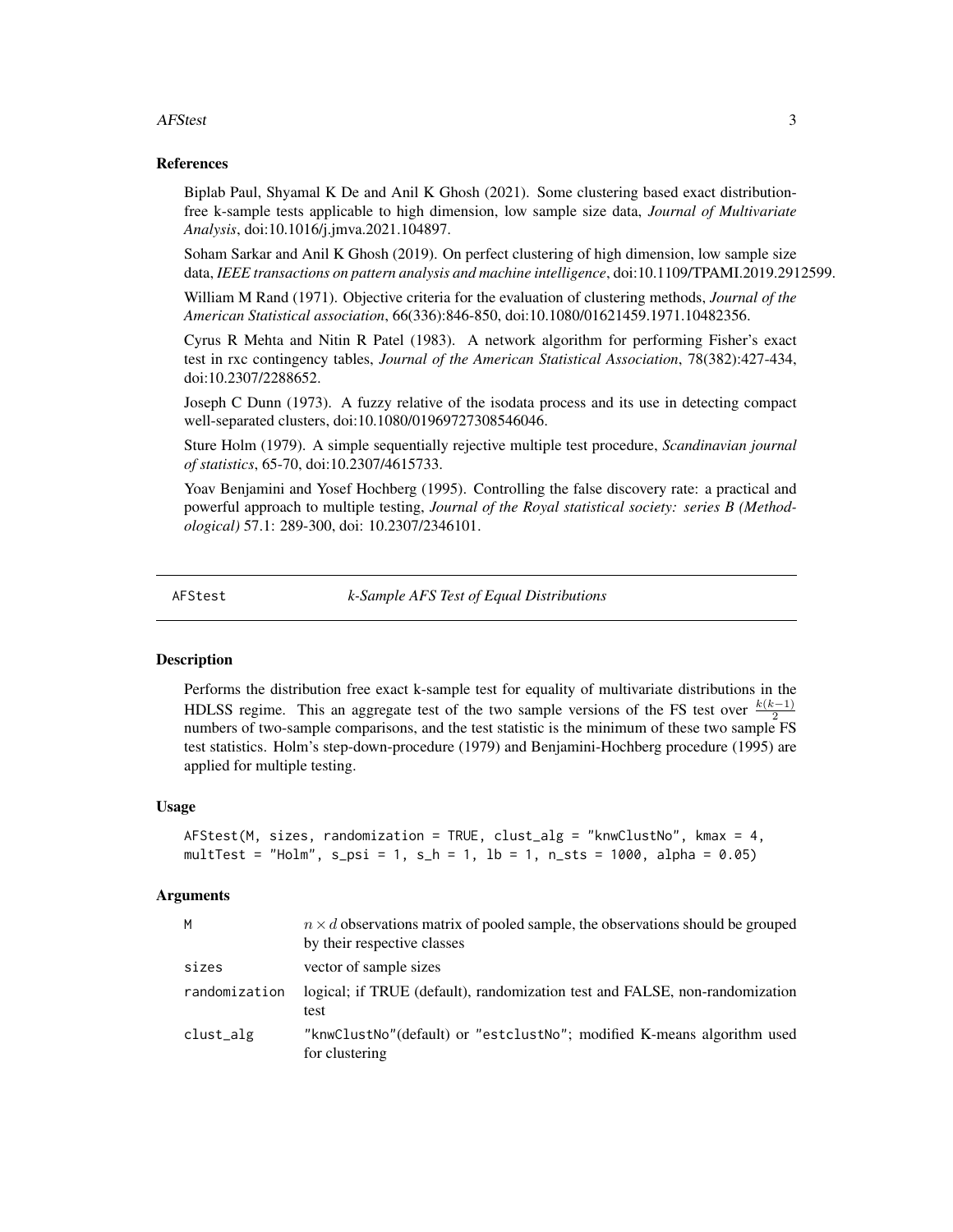| kmax              | maximum value of total number of clusters to estimate total number of clusters<br>for two-sample comparition, default: 4       |
|-------------------|--------------------------------------------------------------------------------------------------------------------------------|
| multTest          | "HOlm" (default) or "BenHoch"; different multiple tests                                                                        |
| s_psi             | function required for clustering, 1 for $t^2$ , 2 for $1 - \exp(-t)$ , 3 for $1 - \exp(-t^2)$ ,<br>4 for $\log(1+t)$ , 5 for t |
| s_h               | function required for clustering, 1 for $\sqrt{t}$ , 2 for t                                                                   |
| 1b                | each observation is partitioned into some numbers of smaller vectors of same<br>length $lb$ , default: 1                       |
| $n_{\text{-}sts}$ | number of simulation of the test statistic, default: 1000                                                                      |
| alpha             | numeric, confidence level $\alpha$ , default: 0.05                                                                             |
|                   |                                                                                                                                |

# Value

AFStest returns a list containing the following items:

| AFSStat      | value of the observed test statistic                                                              |
|--------------|---------------------------------------------------------------------------------------------------|
| AFCutoff     | cut-off of the test                                                                               |
| randomGamma  | randomized coefficient of the test                                                                |
| decisionAFS  | if returns 1, reject the null hypothesis and if returns 0, fails to reject the null<br>hypothesis |
| multipleTest | indicates where two populations are different according to multiple tests                         |

# Author(s)

Biplab Paul, Shyamal K. De and Anil K. Ghosh

Maintainer: Biplab Paul<paul.biplab497@gmail.com>

# References

Biplab Paul, Shyamal K De and Anil K Ghosh (2021). Some clustering based exact distributionfree k-sample tests applicable to high dimension, low sample size data, *Journal of Multivariate Analysis*, doi:10.1016/j.jmva.2021.104897.

Cyrus R Mehta and Nitin R Patel (1983). A network algorithm for performing Fisher's exact test in rxc contingency tables, *Journal of the American Statistical Association*, 78(382):427-434, doi:10.2307/2288652.

Sture Holm (1979). A simple sequentially rejective multiple test procedure, *Scandinavian journal of statistics*, 65-70, doi:10.2307/4615733.

Yoav Benjamini and Yosef Hochberg (1995). Controlling the false discovery rate: a practical and powerful approach to multiple testing, *Journal of the Royal statistical society: series B (Methodological)* 57.1: 289-300, doi: 10.2307/2346101.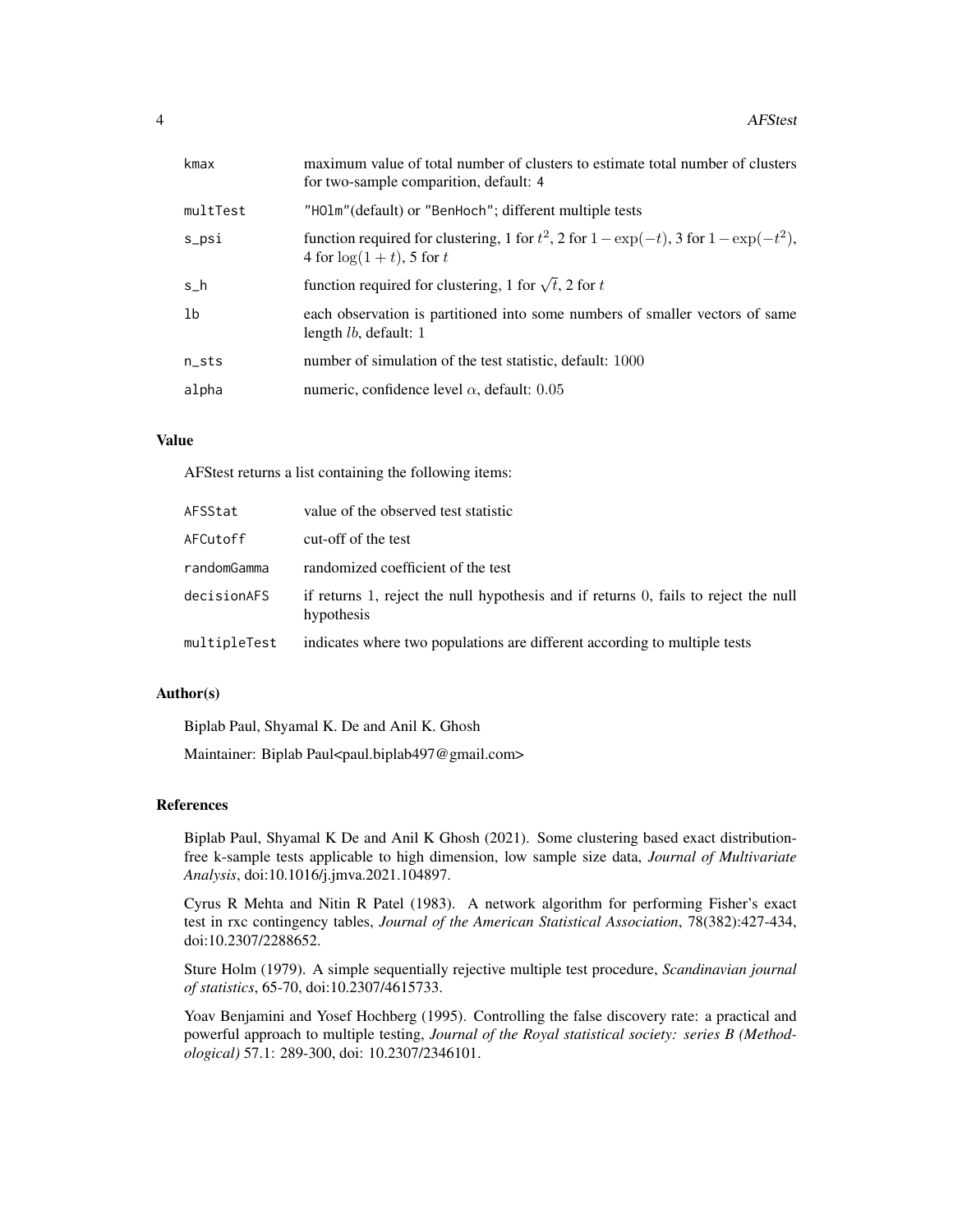#### <span id="page-4-0"></span>ARItest 5

# Examples

```
# muiltivariate normal distribution:
# generate data with dimension d = 500
set.seed(151)
n1=n2=n3=n4=10
d = 500I1 \leftarrow matrix(rnorm(n1*d,mean=0, sd=1), n1, d)I2 \leq - matrix(rnorm(n2*d,mean=0.5,sd=1),n2,d)
I3 \leq matrix(rnorm(n3*d,mean=1,sd=1),n3,d)
I4 \leftarrow matrix(rnorm(n4*d,mean=1.5,sd=1),n4,d)X \leftarrow \text{as_matrix}(\text{rbind}(I1, I2, I3, I4))#AFS test:
results <- AFStest(M=X, sizes = c(n1,n2,n3,n4))
## outputs:
results$AFSStat
#[1] 5.412544e-06
results$AFCutoff
#[1] 0.0109604
results$randomGamma
#[1] 0
results$decisionAFS
#[1] 1
results$multipleTest
# Population.1 Population.2 rejected pvalues
#1 1 2 TRUE 0
 #2 1 3 TRUE 0
 #3 1 4 TRUE 0
 #4 2 3 TRUE 0
 #5 2 4 TRUE 0
 #6 3 4 TRUE 0
```
ARItest *k-Sample ARI Test of Equal Distributions*

#### Description

Performs the distribution free exact k-sample test for equality of multivariate distributions in the HDLSS regime. This an aggregate test of the two sample versions of the RI test over  $\frac{k(k-1)}{2}$ numbers of two-sample comparisons, and the test statistic is the minimum of these two sample RI test statistics. Holm's step-down-procedure (1979) and Benjamini-Hochberg procedure (1995) are applied for multiple testing.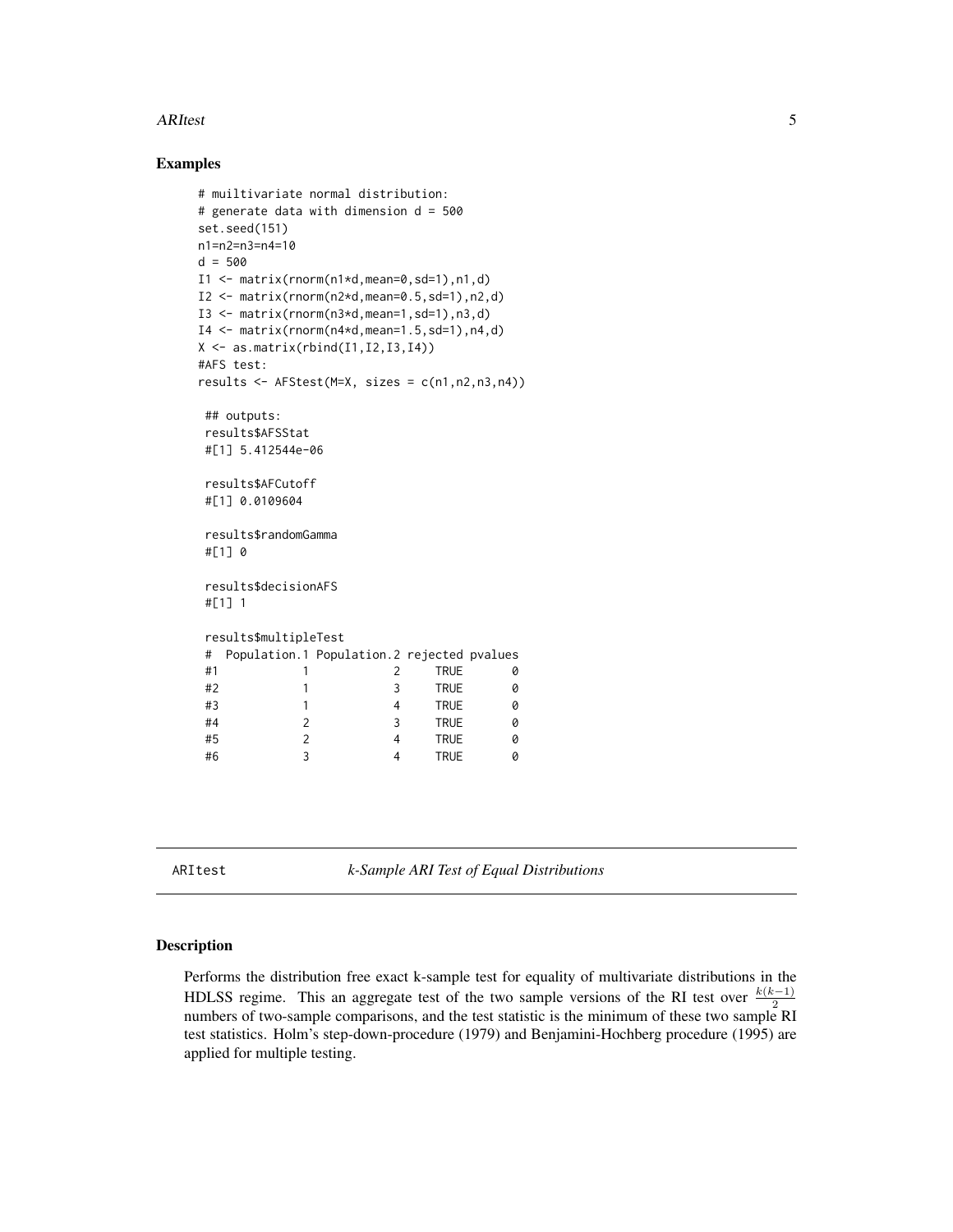# Usage

```
ARItest(M, sizes, randomization = TRUE, clust_alg = "knwClustNo", kmax = 4,
multTest = "Holm", s_{psi} = 1, s_{h} = 1, lb = 1, n_{sts} = 1000, alpha = 0.05)
```
# Arguments

| M             | $n \times d$ observations matrix of pooled sample, the observations should be grouped<br>by their respective classes           |
|---------------|--------------------------------------------------------------------------------------------------------------------------------|
| sizes         | vector of sample sizes                                                                                                         |
| randomization | logical; if TRUE (default), randomization test and FALSE, non-randomization<br>test                                            |
| clust_alg     | "knwClustNo" (default) or "estclustNo"; modified K-means algorithm used<br>for clustering                                      |
| kmax          | maximum value of total number of clusters to estimate total number of clusters<br>for two-sample comparition, default: 4       |
| multTest      | "HOlm" (default) or "BenHoch"; different multiple tests                                                                        |
| s_psi         | function required for clustering, 1 for $t^2$ , 2 for $1 - \exp(-t)$ , 3 for $1 - \exp(-t^2)$ ,<br>4 for $\log(1+t)$ , 5 for t |
| $s_h$         | function required for clustering, 1 for $\sqrt{t}$ , 2 for t                                                                   |
| 1b            | each observation is partitioned into some numbers of smaller vectors of same<br>length $lb$ , default: 1                       |
| $n\_sts$      | number of simulation of the test statistic, default: 1000                                                                      |
| alpha         | numeric, confidence level $\alpha$ , default: 0.05                                                                             |
|               |                                                                                                                                |

# Value

ARItest returns a list containing the following items:

| ARIStat      | value of the observed test statistic                                                              |
|--------------|---------------------------------------------------------------------------------------------------|
| Cutoff       | cut-off of the test                                                                               |
| randomGamma  | randomized coefficient of the test                                                                |
| decisionARI  | if returns 1, reject the null hypothesis and if returns 0, fails to reject the null<br>hypothesis |
| multipleTest | indicates where two populations are different according to multiple tests                         |

# Author(s)

Biplab Paul, Shyamal K. De and Anil K. Ghosh Maintainer: Biplab Paul<paul.biplab497@gmail.com>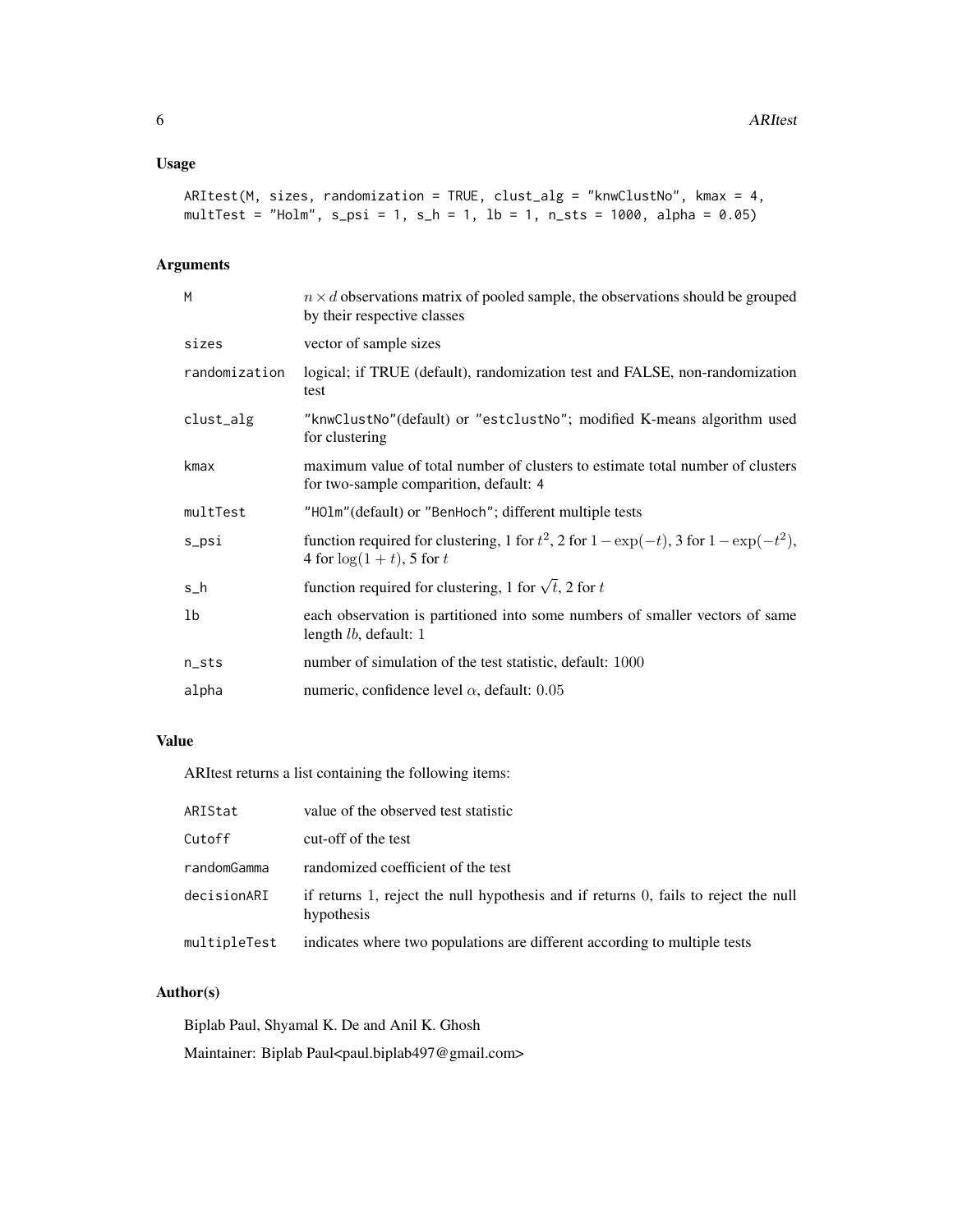#### ARItest 7

# References

Biplab Paul, Shyamal K De and Anil K Ghosh (2021). Some clustering based exact distributionfree k-sample tests applicable to high dimension, low sample size data, *Journal of Multivariate Analysis*, doi:10.1016/j.jmva.2021.104897.

William M Rand (1971). Objective criteria for the evaluation of clustering methods, *Journal of the American Statistical association*, 66(336):846-850, doi:10.1080/01621459.1971.10482356.

Sture Holm (1979). A simple sequentially rejective multiple test procedure, *Scandinavian journal of statistics*, 65-70, doi:10.2307/4615733.

Yoav Benjamini and Yosef Hochberg (1995). Controlling the false discovery rate: a practical and powerful approach to multiple testing, *Journal of the Royal statistical society: series B (Methodological)* 57.1: 289-300, doi: 10.2307/2346101.

```
# muiltivariate normal distribution:
# generate data with dimension d = 500
set.seed(151)
n1=n2=n3=n4=10
d = 500I1 \leftarrow matrix(rnorm(n1*d,mean=0, sd=1),n1,d)I2 \leq matrix(rnorm(n2*d,mean=0.5,sd=1),n2,d)
I3 \leq matrix(rnorm(n3*d,mean=1,sd=1),n3,d)
I4 \leftarrow matrix(rnorm(n4*d,mean=1.5,sd=1),n4,d)X \leftarrow \text{as_matrix}(\text{rbind}(I1, I2, I3, I4))#ARI test:
results <- ARItest(M=X, sizes = c(n1,n2,n3,n4))
## outputs:
results$ARIStat
#[1] 0
results$ARICutoff
#[1] 0.3368421
results$randomGamma
#[1] 0
results$decisionARI
#[1] 1
results$multipleTest
# Population.1 Population.2 rejected pvalues
#1 1 2 TRUE 0
 #2 1 3 TRUE 0
 #3 1 4 TRUE 0
 #4 2 3 TRUE 0
 #5 2 4 TRUE 0
 #6 3 4 TRUE 0
```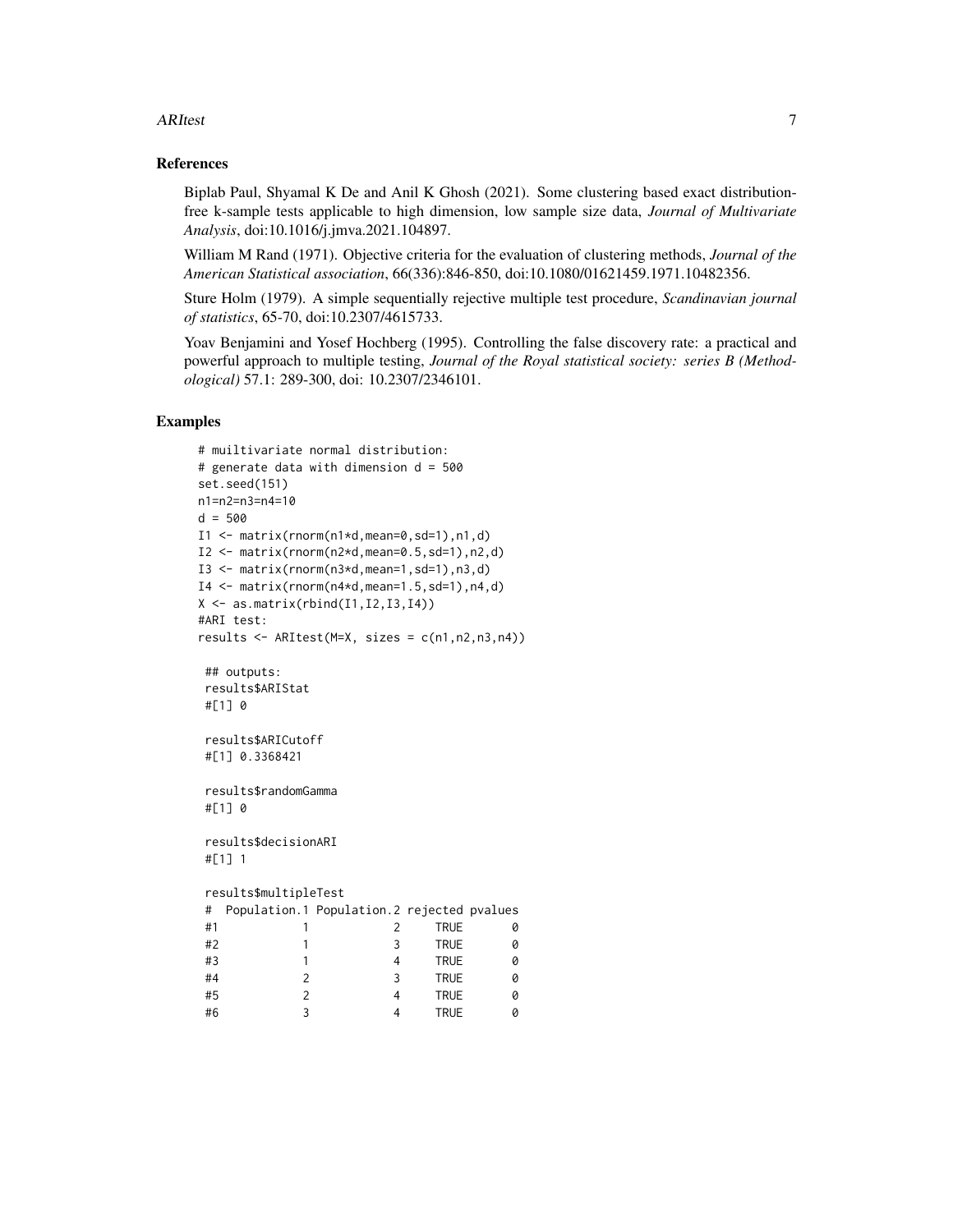<span id="page-7-0"></span>

# Description

Benjamini-Hochbergs step-up-procedure (1995) for multiple tests.

### Usage

BenHoch(pvalues, alpha)

# Arguments

| pvalues | vector of p-values                                                       |
|---------|--------------------------------------------------------------------------|
| alpha   | numeric, false discovery rate controlling level $\alpha$ , default: 0.05 |

#### Value

a vector of 0s and 1s. 0: fails to reject the corresponding hypothesis and 1: reject the corresponding hypothesis

# Author(s)

Biplab Paul, Shyamal K. De and Anil K. Ghosh

Maintainer: Biplab Paul<paul.biplab497@gmail.com>

# References

Yoav Benjamini and Yosef Hochberg (1995). Controlling the false discovery rate: a practical and powerful approach to multiple testing, *Journal of the Royal statistical society: series B (Methodological)* 57.1: 289-300, doi: 10.2307/2346101.

```
# Benjamini-Hochbergs step-up-procedure:
pvalues <- c(0.50,0.01,0.001,0.69,0.02,0.05,0.0025)
alpha <-0.05BenHoch(pvalues, alpha)
## outputs:
#[1] 0 1 1 0 1 0 1
```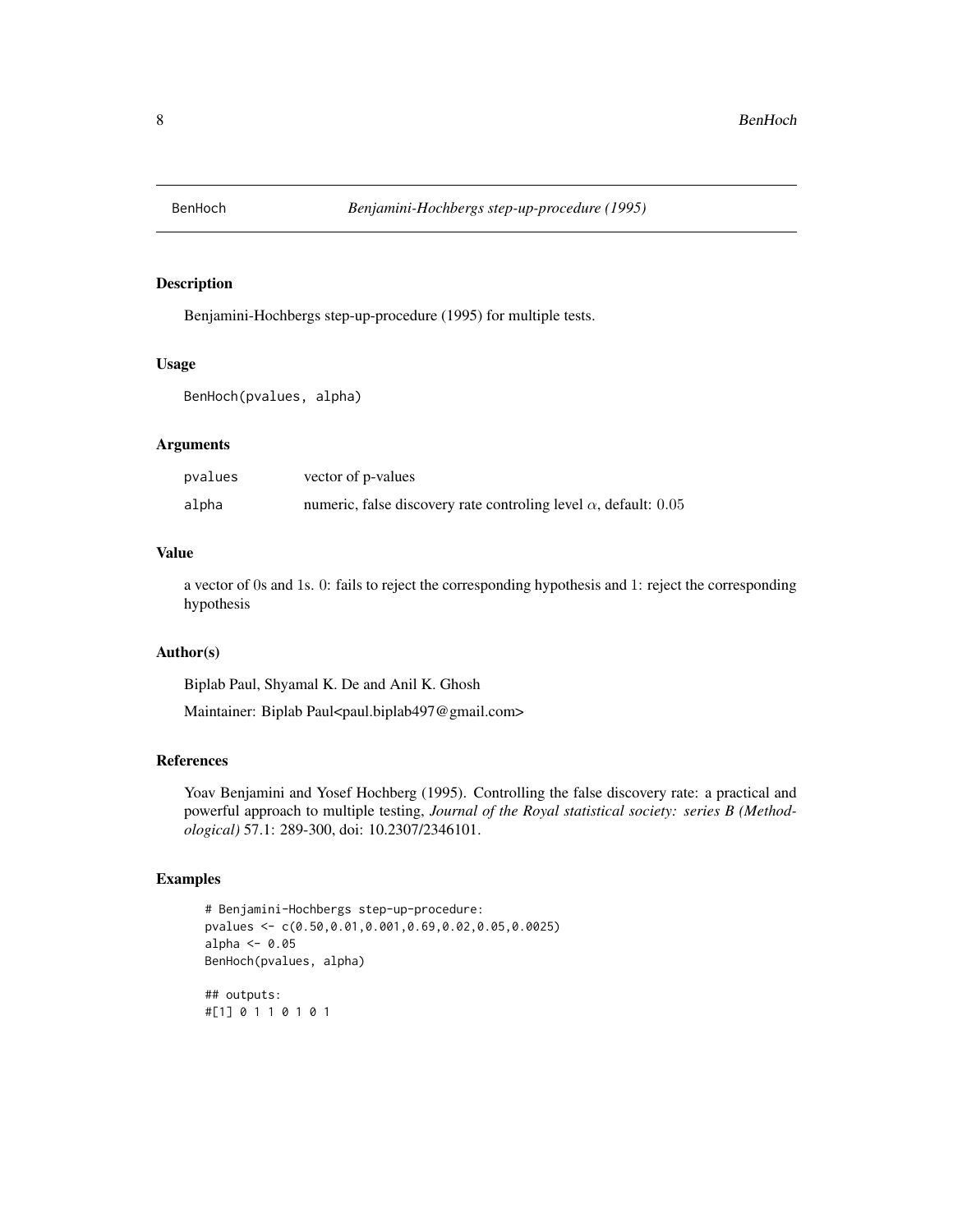<span id="page-8-0"></span>

# Description

Performs the distribution free exact k-sample test for equality of multivariate distributions in the HDLSS regime.

# Usage

```
FStest(M, labels, sizes, n_clust, randomization = TRUE, clust_alg = "knwClustNo",
kmax = 2 * n_{clust}, s_{psi} = 1, s_{h} = 1, lb = 1, n_{sts} = 1000, alpha = 0.05)
```
# Arguments

| M             | $n \times d$ observations matrix of pooled sample, the observations should be grouped<br>by their respective classes            |
|---------------|---------------------------------------------------------------------------------------------------------------------------------|
| labels        | length $n$ vector of membership index of observations                                                                           |
| sizes         | vector of sample sizes                                                                                                          |
| n_clust       | number of the Populations                                                                                                       |
| randomization | logical; if TRUE (default), randomization test and FALSE, non-randomization<br>test                                             |
| clust_alg     | "knwClustNo" (default) or "estclustNo" (for MFS test); modified K-means al-<br>gorithm used for clustering                      |
| kmax          | maximum value of total number of clusters to estimate total number of clusters<br>in the whole observations, default: 2*n_clust |
| s_psi         | function required for clustering, 1 for $t^2$ , 2 for $1 - \exp(-t)$ , 3 for $1 - \exp(-t^2)$ ,<br>4 for $\log(1+t)$ , 5 for t  |
| s_h           | function required for clustering, 1 for $\sqrt{t}$ , 2 for t                                                                    |
| 1b            | each observation is partitioned into some numbers of smaller vectors of same<br>length <i>lb</i> , default: 1                   |
| n_sts         | number of simulation of the test statistic, default: 1000                                                                       |
| alpha         | numeric, confidence level $\alpha$ , default: 0.05                                                                              |
|               |                                                                                                                                 |

### Value

FStest returns a list containing the following items:

| estClustLabel | a vector of length $n$ of estimated class membership index of all observations |
|---------------|--------------------------------------------------------------------------------|
| obsCtyTab     | observed contingency table                                                     |
| ObservedProb  | value of the observed test statistic                                           |
| FCutoff       | cut-off of the test                                                            |
| randomGamma   | randomized coefficient of the test                                             |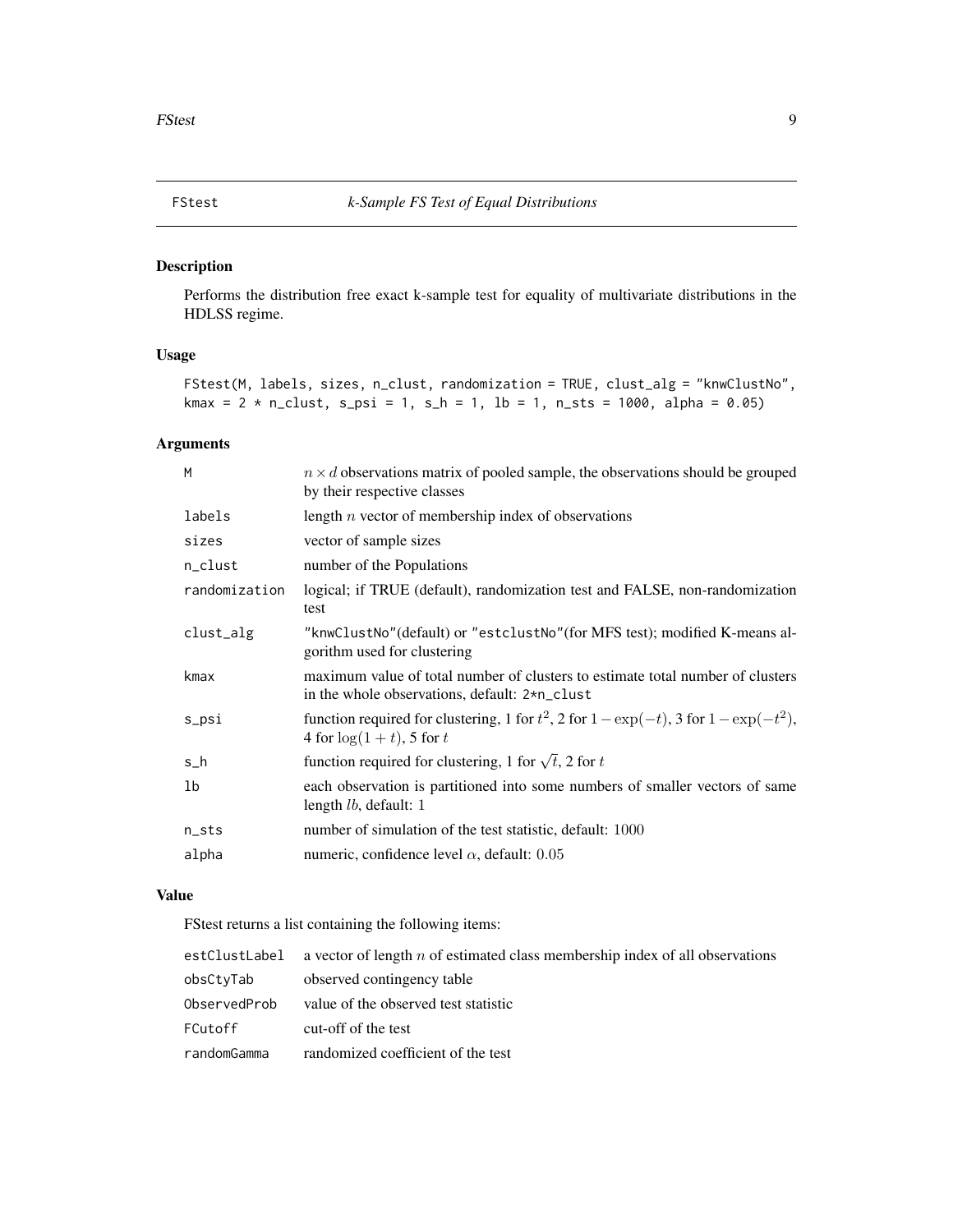| estPvalue  | estimated p-value of the test                                                                     |
|------------|---------------------------------------------------------------------------------------------------|
| decisionF  | if returns 1, reject the null hypothesis and if returns 0, fails to reject the null<br>hypothesis |
| estClustNo | total number of the estimated classes                                                             |

# Author(s)

Biplab Paul, Shyamal K. De and Anil K. Ghosh

Maintainer: Biplab Paul<paul.biplab497@gmail.com>

# References

Biplab Paul, Shyamal K De and Anil K Ghosh (2021). Some clustering based exact distributionfree k-sample tests applicable to high dimension, low sample size data, *Journal of Multivariate Analysis*, doi:10.1016/j.jmva.2021.104897.

Cyrus R Mehta and Nitin R Patel (1983). A network algorithm for performing Fisher's exact test in rxc contingency tables, *Journal of the American Statistical Association*, 78(382):427-434, doi:10.2307/2288652.

```
# muiltivariate normal distribution:
# generate data with dimension d = 500
set.seed(151)
n1=n2=n3=n4=10
k = 4d = 500I1 <- matrix(rnorm(n1*d,mean=0,sd=1),n1,d)
I2 \leq -\text{matrix}(rnorm(n2*d,mean=0.5, sd=1),n2,d)I3 \leq matrix(rnorm(n3*d,mean=1,sd=1),n3,d)
I4 \leftarrow matrix(rnorm(n4*d,mean=1.5,sd=1),n4,d)levels \leq c (rep(0,n1), rep(1,n2), rep(2,n3), rep(3,n4))
X \leftarrow \text{as_matrix}(\text{rbind}(I1, I2, I3, I4))#FS test:
results <- FStest(M=X, labels=levels, sizes = c(n1,n2,n3,n4), n_clust = k)
## outputs:
results$estClustLabel
#[1] 0 0 0 0 0 0 0 0 0 0 1 1 1 1 1 1 1 1 1 1 2 2 2 2 2 2 2 2 2 2 3 3 3 3 3 3 3 3 3 3
results$obsCtyTab
# [,1] [,2] [,3] [,4]
#[1,] 10 0 0 0
#[2,] 0 10 0 0
#[3,] 0 0 10 0
#[4,] 0 0 0 10
results$ObservedProb
#[1] 2.125236e-22
```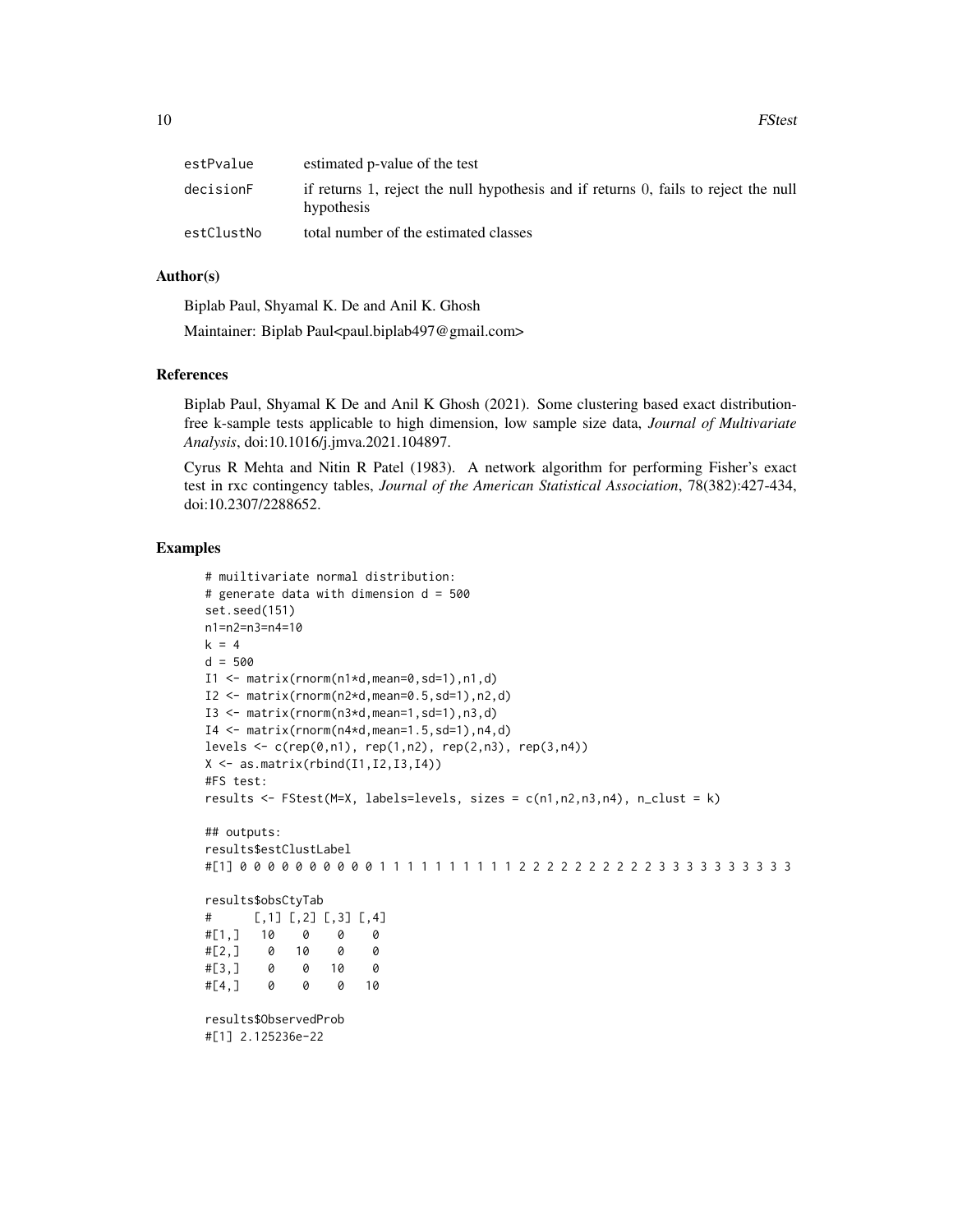#### <span id="page-10-0"></span> $gMADD$  11

```
results$FCutoff
#[1] 1.115958e-07
results$randomGamma
#[1] 0
results$estPvalue
#[1] 0
results$decisionF
#[1] 1
```
gMADD *Modified K-Means Algorithm by Using a New Dissimilarity Measure, MADD*

# Description

Performs modified K-means algorithm by using a new dissimilarity measure, called MADD, and provides estimated cluster (class) labels or memberships of observations.

# Usage

gMADD(s\_psi, s\_h, n\_clust, lb, M)

# Arguments

| s_psi   | function required for clustering, 1 for $t^2$ , 2 for $1 - \exp(-t)$ , 3 for $1 - \exp(-t^2)$ ,<br>4 for $\log(1+t)$ , 5 for t |
|---------|--------------------------------------------------------------------------------------------------------------------------------|
| s h     | function required for clustering, 1 for $\sqrt{t}$ , 2 for t                                                                   |
| n_clust | total number of the classes in the whole observations                                                                          |
| 1b      | each observation is partitioned into some numbers of smaller vectors of same<br>length $lb$                                    |
| M       | $n \times d$ observations matrix of pooled sample, the observations should be grouped<br>by their respective classes           |

# Value

a vector of length n of estimated cluster (class) labels of observations

# Author(s)

Biplab Paul, Shyamal K. De and Anil K. Ghosh Maintainer: Biplab Paul<paul.biplab497@gmail.com>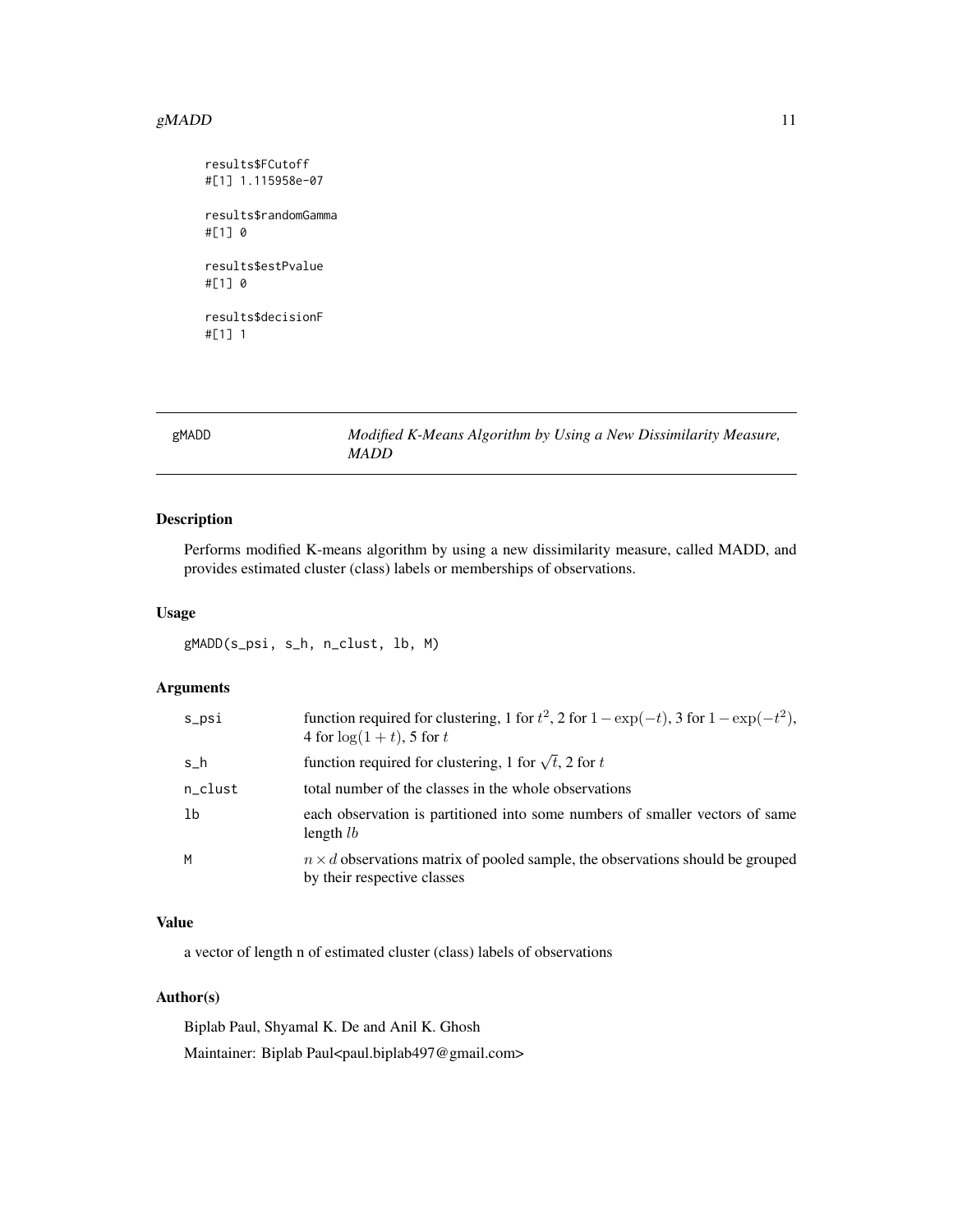# References

Biplab Paul, Shyamal K De and Anil K Ghosh (2021). Some clustering based exact distributionfree k-sample tests applicable to high dimension, low sample size data, *Journal of Multivariate Analysis*, doi:10.1016/j.jmva.2021.104897.

Soham Sarkar and Anil K Ghosh (2019). On perfect clustering of high dimension, low sample size data, *IEEE transactions on pattern analysis and machine intelligence*, doi:10.1109/TPAMI.2019.2912599.

# Examples

```
# Modified K-means algorithm:
# muiltivariate normal distribution
# generate data with dimension d = 500
set.seed(151)
n1=n2=n3=n4=10
d = 500I1 \leftarrow matrix(rnorm(n1*d,mean=0, sd=1),n1,d)I2 \leq matrix(rnorm(n2*d,mean=0.5,sd=1),n2,d)
I3 \leq matrix(rnorm(n3*d,mean=1,sd=1),n3,d)
I4 \leftarrow matrix(rnorm(n4*d,mean=1.5,sd=1),n4,d)n_cl <- 4
X \leftarrow \text{as_matrix}(\text{rbind}(I1, I2, I3, I4))gMADD(1,1,n_cl,1,X)
 ## outputs:
```
#[1] 0 0 0 0 0 0 0 0 0 0 1 1 1 1 1 1 1 1 1 1 2 2 2 2 2 2 2 2 2 2 3 3 3 3 3 3 3 3 3 3

gMADD\_DI *Modified K-Means Algorithm by Using a New Dissimilarity Measure, MADD and DUNN Index*

# Description

Performs modified K-means algorithm by using a new dissimilarity measure, called MADD and DUNN index, and provides estimated cluster (class) labels or memberships and corresponding DUNN index of the observations.

#### Usage

```
gMADD_DI(s_psi, s_h, kmax, lb, M)
```
# **Arguments**

| s_psi | function required for clustering, 1 for $t^2$ , 2 for $1 - \exp(-t)$ , 3 for $1 - \exp(-t^2)$ ,<br>4 for $\log(1+t)$ , 5 for t |
|-------|--------------------------------------------------------------------------------------------------------------------------------|
| s h   | function required for clustering, 1 for $\sqrt{t}$ , 2 for t                                                                   |
| kmax  | maximum value of total number of clusters to estimate total number of clusters<br>in the whole observations                    |

<span id="page-11-0"></span>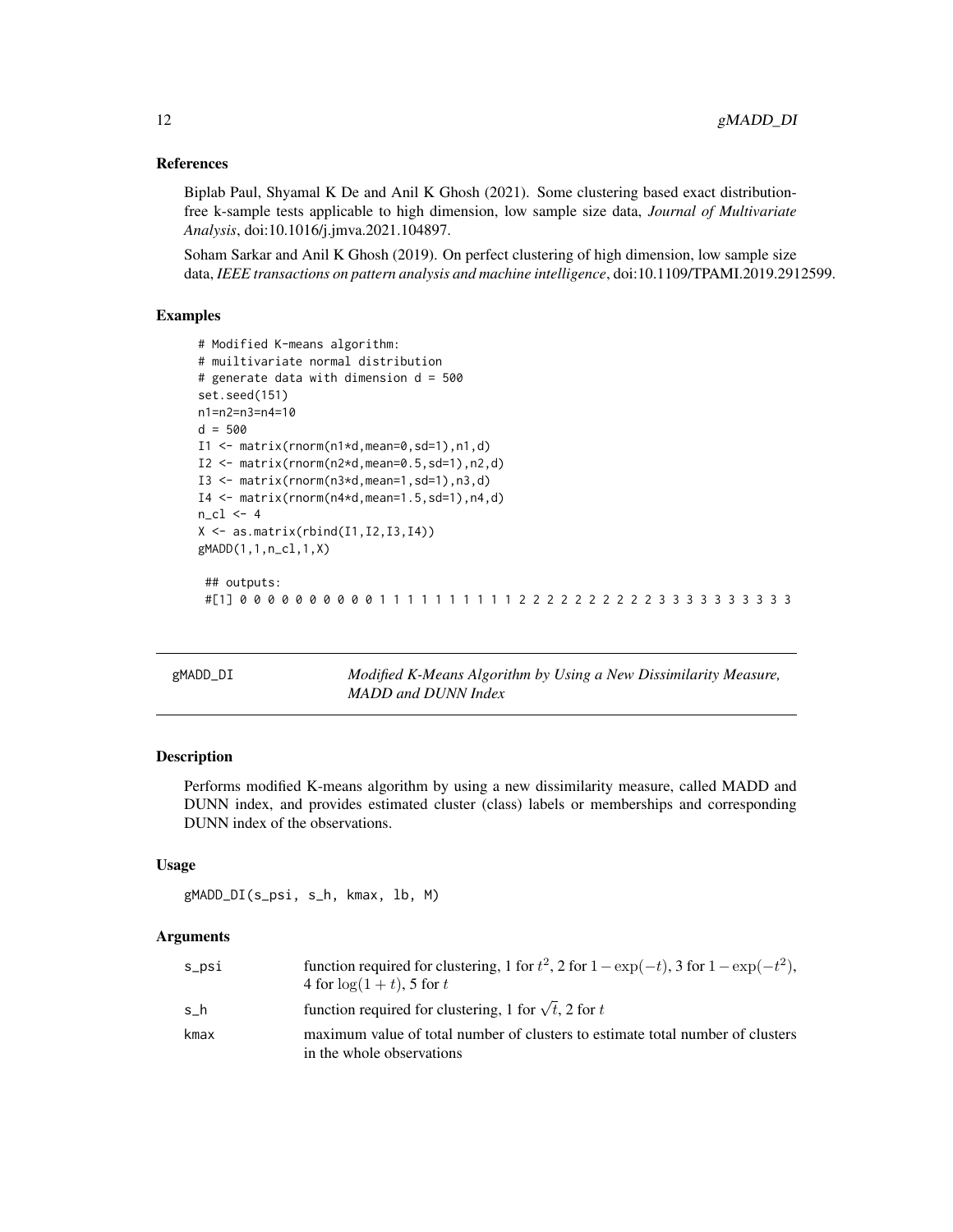| $n \times d$ observations matrix of pooled sample, the observations should be grouped<br>by their respective classes |
|----------------------------------------------------------------------------------------------------------------------|
|                                                                                                                      |

# Details

DUNN index is used for cluster validation, but here we use it to estimate total number of cluster  $k$ by  $\hat{k} = argmax_{2 \le k' \le k^*} DI(k')$ . Here  $DI(k')$  represents the DUNN index and we use  $k^* = 2 * k$ .

# Value

a  $kmax \times (n+1)$  matrix of the estimated cluster (class) labels and corresponding DUNN indexes of observations

#### **Note**

The result of this gMADD\_DI function is a matrix. The 1st row of this matrix doesn't provide anything about estimated class labels or DUNN index of observations since the DUNN index is only defined for  $k \geq 2$ . The last column of this matrix represents the DUNN indexes. The estimated cluster labels of observations are calculated by finding out the corresponding row of maximum DUNN index.

#### Author(s)

Biplab Paul, Shyamal K. De and Anil K. Ghosh

Maintainer: Biplab Paul<paul.biplab497@gmail.com>

# References

Biplab Paul, Shyamal K De and Anil K Ghosh (2021). Some clustering based exact distributionfree k-sample tests applicable to high dimension, low sample size data, *Journal of Multivariate Analysis*, doi:10.1016/j.jmva.2021.104897.

Soham Sarkar and Anil K Ghosh (2019). On perfect clustering of high dimension, low sample size data, *IEEE transactions on pattern analysis and machine intelligence*, doi:10.1109/TPAMI.2019.2912599.

Joseph C Dunn (1973). A fuzzy relative of the isodata process and its use in detecting compact well-separated clusters, doi:10.1080/01969727308546046.

```
# Modified K-means algorithm:
# muiltivariate normal distribution
# generate data with dimension d = 500
set.seed(151)
n1=n2=n3=n4=10
d = 500I1 \leftarrow matrix(rnorm(n1*d,mean=0, sd=1),n1,d)I2 \leq matrix(rnorm(n2*d,mean=0.5,sd=1),n2,d)
I3 \leq matrix(rnorm(n3*d,mean=1,sd=1),n3,d)
```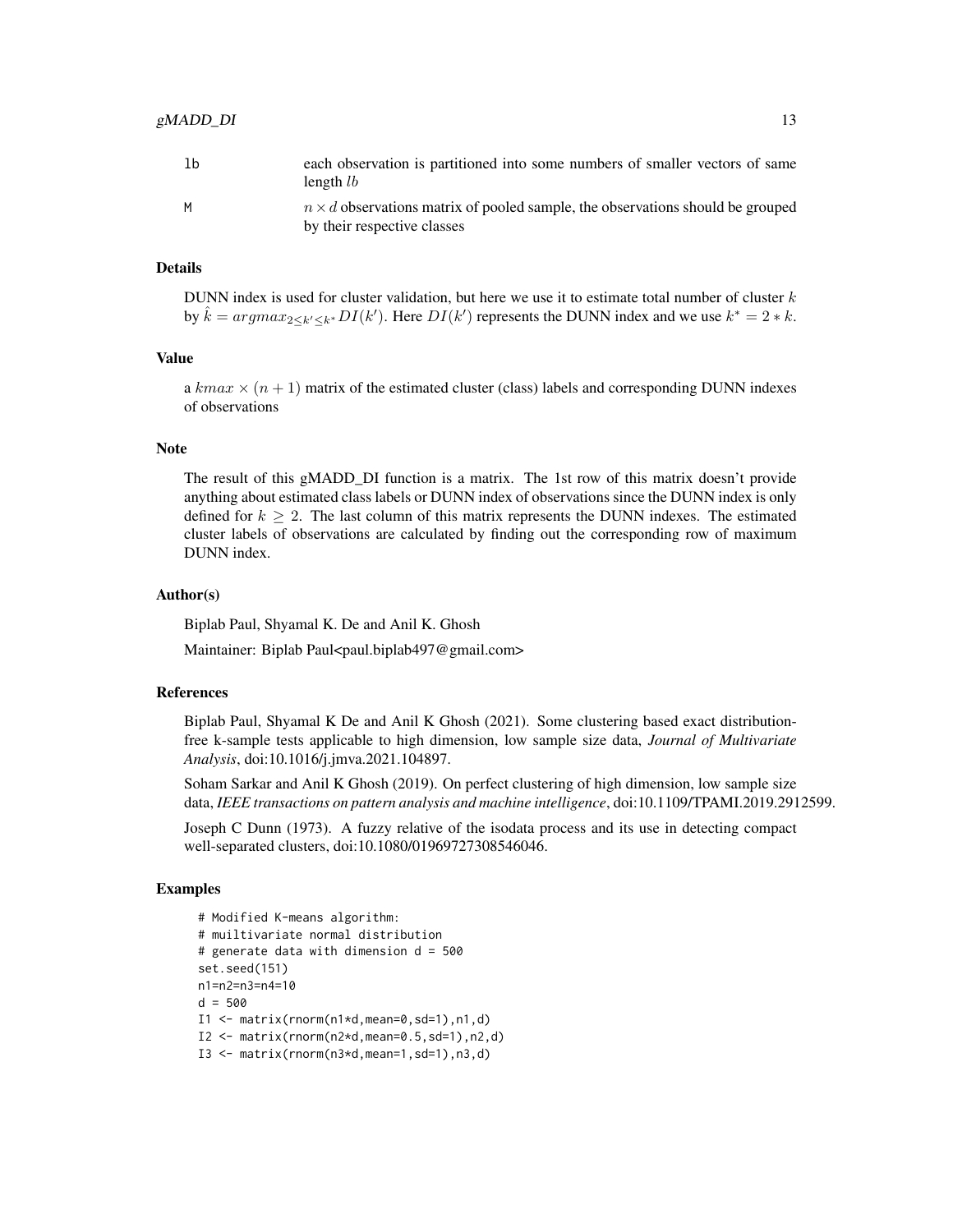```
I4 \leftarrow matrix(rnorm(n4*d,mean=1.5,sd=1),n4,d)N <- n1+n2+n3+n4
X \leftarrow \text{as_matrix}(\text{rbind}(I1, I2, I3, I4))dvec\_dimat \leftarrow gMADD_DI(1,1,2*n\_cl,1,X)est_no_cl <- which.max(dvec_di_mat[ ,(N+1)])
dvec_di_mat[est_no_cl,1:N]
```

```
## outputs:
#[1] 0 0 0 0 0 0 0 0 0 0 1 1 1 1 1 1 1 1 1 1 2 2 2 2 2 2 2 2 2 2 3 3 3 3 3 3 3 3 3 3
```
Holm *Holm's step-down-procedure (1979)*

# Description

Holm's step-down-procedure (1979) for mutiple tests.

# Usage

Holm(pvalues, alpha)

#### Arguments

| pvalues | vector of p-values                                                        |
|---------|---------------------------------------------------------------------------|
| alpha   | numeric, family wise error rate controling level $\alpha$ , default: 0.05 |

# Value

a vector of 0s and 1s. 0: fails to reject the corresponding hypothesis and 1: reject the corresponding hypothesis

# Author(s)

Biplab Paul, Shyamal K. De and Anil K. Ghosh

Maintainer: Biplab Paul<paul.biplab497@gmail.com>

# References

Sture Holm (1979). A simple sequentially rejective multiple test procedure, *Scandinavian journal of statistics*, 65-70, doi:10.2307/4615733.

<span id="page-13-0"></span>14 Holm

 $n_cl$   $<-$  4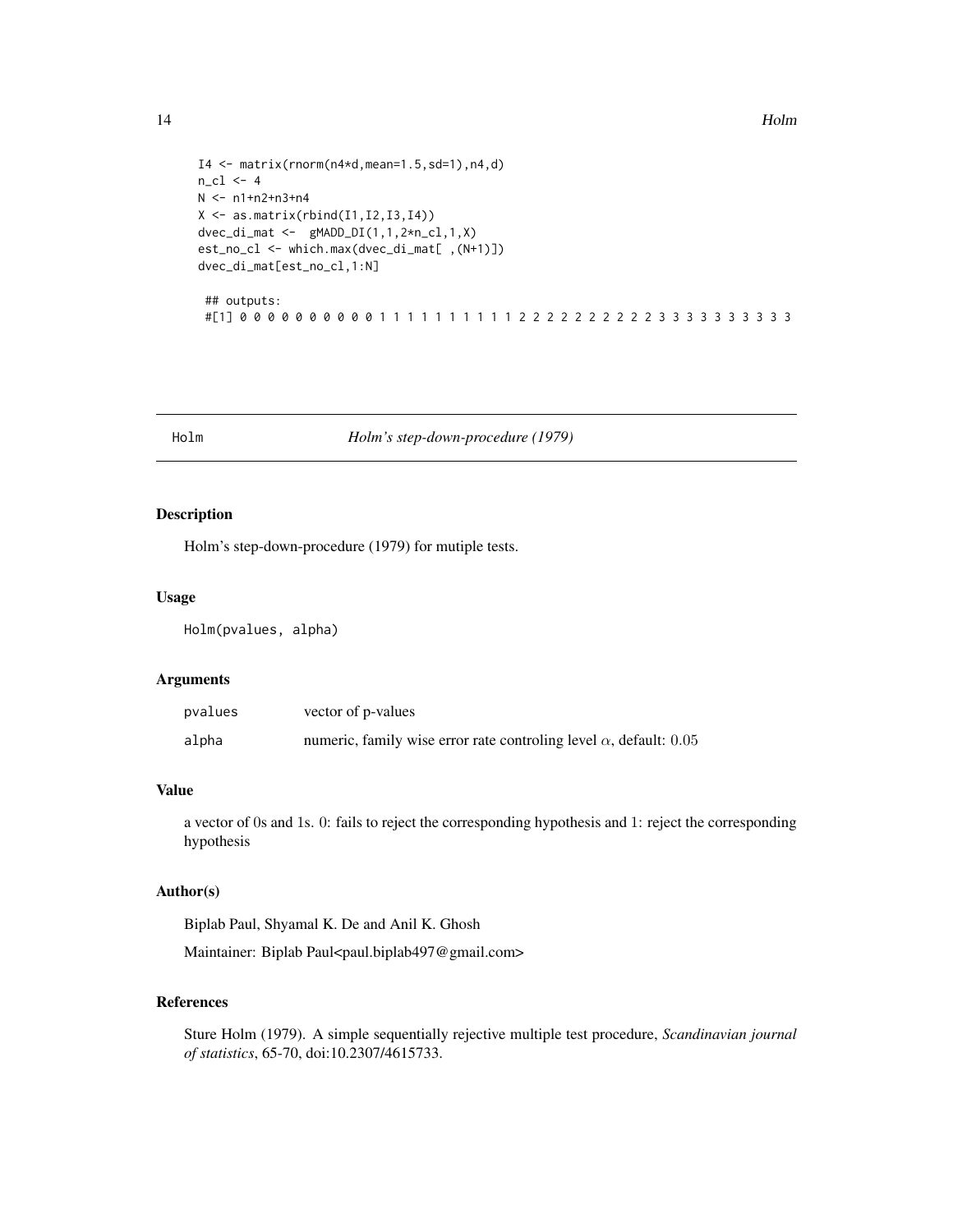#### <span id="page-14-0"></span>MTFStest 15

# Examples

```
# Holm's step down procedure:
pvalues <- c(0.50,0.01,0.001,0.69,0.02,0.05,0.0025)
alpha <- 0.05
Holm(pvalues, alpha)
## outputs:
#[1] 0 0 1 0 0 0 1
```
# MTFStest *k-Sample MTFS Test of Equal Distributions*

# Description

Performs the distribution free exact k-sample test for equality of multivariate distributions in the HDLSS regime. This test is a multiscale approach based on FS test, where the results for different number of partitions are aggregated judiciously.

#### Usage

```
MTFStest(M, labels, sizes, k_max, multTest = "Holm", s_psi = 1, s_h = 1,
1b = 1, n_sts = 1000, alpha = 0.05)
```
# Arguments

| M               | $n \times d$ observations matrix of pooled sample, the observations should be grouped<br>by their respective classes           |
|-----------------|--------------------------------------------------------------------------------------------------------------------------------|
| labels          | length $n$ vector of membership index of observations                                                                          |
| sizes           | vector of sample sizes                                                                                                         |
| k_max           | maximum value of total number of clusters which is required for the test                                                       |
| multTest        | "HOlm" (default) or "BenHoch"; different multiple tests                                                                        |
| s_psi           | function required for clustering, 1 for $t^2$ , 2 for $1 - \exp(-t)$ , 3 for $1 - \exp(-t^2)$ ,<br>4 for $\log(1+t)$ , 5 for t |
| $s_h$           | function required for clustering, 1 for $\sqrt{t}$ , 2 for t                                                                   |
| 1b              | each observation is partitioned into some numbers of smaller vectors of same<br>length $lb$ , default: 1                       |
| $n_{\rm -}$ sts | number of simulation of the test statistic, default: 1000                                                                      |
| alpha           | numeric, confidence level $\alpha$ , default: 0.05                                                                             |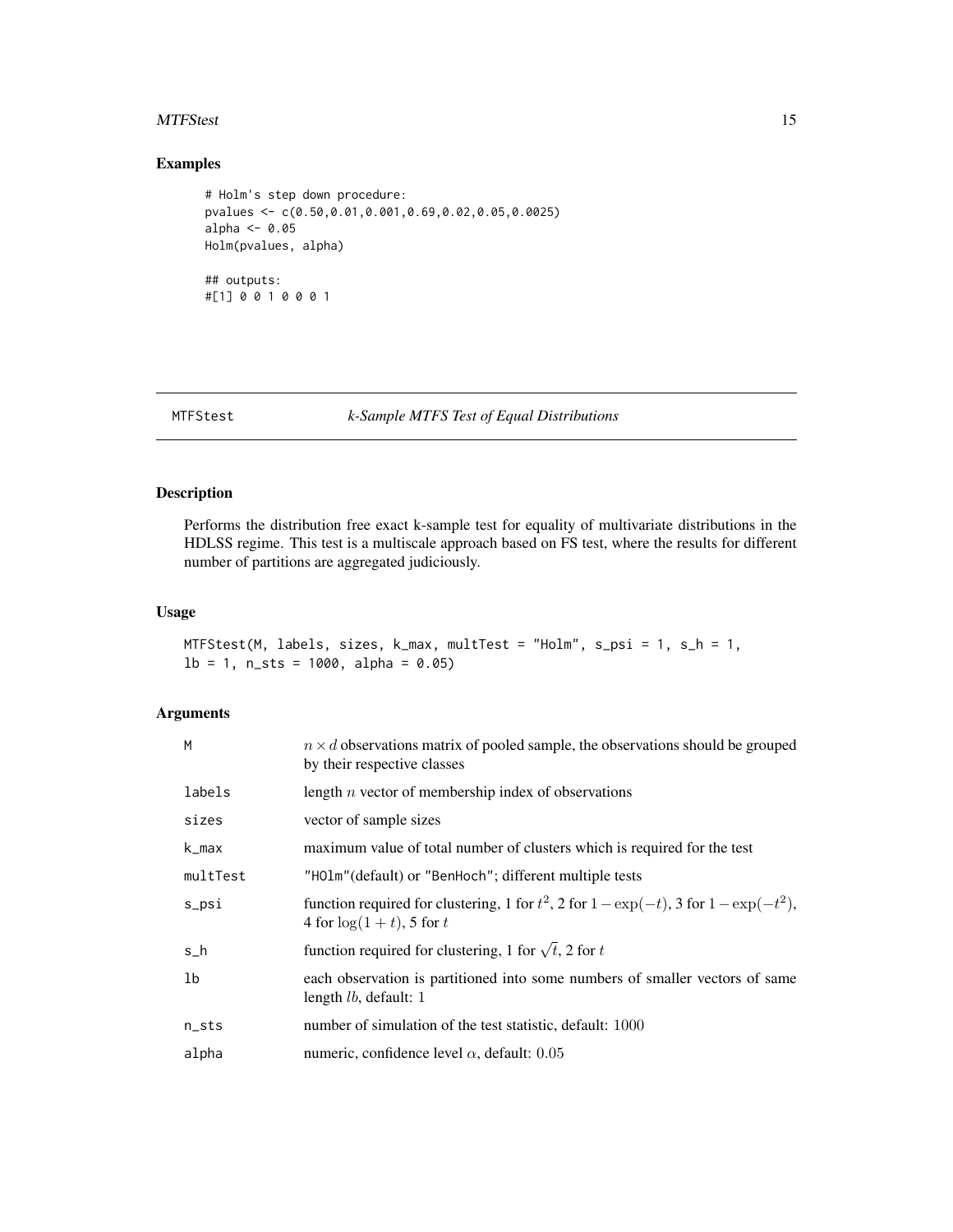MTFStest returns a list containing the following items:

| RIvec        | a vector of the Rand indices based on different number of clusters                                                   |
|--------------|----------------------------------------------------------------------------------------------------------------------|
| Pvalues      | a vector of FS test p-values based on different number of clusters                                                   |
| decisionMTRI | if returns 1, reject the null hypothesis and if returns 0, fails to reject the null<br>hypothesis                    |
| contTabs     | a list of the observed contingency table based on different number of clusters                                       |
| mulTestdec   | a vector of 0s and 1s. 0: fails to reject the corresponding hypothesis and 1: reject<br>the corresponding hypothesis |

# Author(s)

Biplab Paul, Shyamal K. De and Anil K. Ghosh

Maintainer: Biplab Paul<paul.biplab497@gmail.com>

# **References**

Biplab Paul, Shyamal K De and Anil K Ghosh (2021). Some clustering based exact distributionfree k-sample tests applicable to high dimension, low sample size data, *Journal of Multivariate Analysis*, doi:10.1016/j.jmva.2021.104897.

Sture Holm (1979). A simple sequentially rejective multiple test procedure, *Scandinavian journal of statistics*, 65-70, doi:10.2307/4615733.

Yoav Benjamini and Yosef Hochberg (1995). Controlling the false discovery rate: a practical and powerful approach to multiple testing, *Journal of the Royal statistical society: series B (Methodological)* 57.1: 289-300, doi: 10.2307/2346101.

# Examples

```
# muiltivariate normal distribution:
# generate data with dimension d = 500
set.seed(151)
n1=n2=n3=n4=10
d = 500I1 \leftarrow matrix(rnorm(n1*d,mean=0, sd=1), n1, d)I2 \leq - matrix(rnorm(n2*d,mean=0.5,sd=1),n2,d)
I3 \leq matrix(rnorm(n3*d,mean=1,sd=1),n3,d)
I4 \leq matrix(rnorm(n4*d,mean=1.5,sd=1),n4,d)
levels <- c(rep(0,n1), rep(1,n2), rep(2,n3), rep(3,n4))
X \leftarrow \text{as_matrix}(\text{rbind}(I1, I2, I3, I4))#MTFS test:
results <- MTFStest(X, levels, c(n1,n2,n3,n4), 8)
 ## outputs:
 results$fpmfvec
#[1] 7.254445e-12 6.137740e-16 2.125236e-22 2.125236e-22 2.125236e-22 2.125236e-22 2.125236e-22
```
results\$Pvalues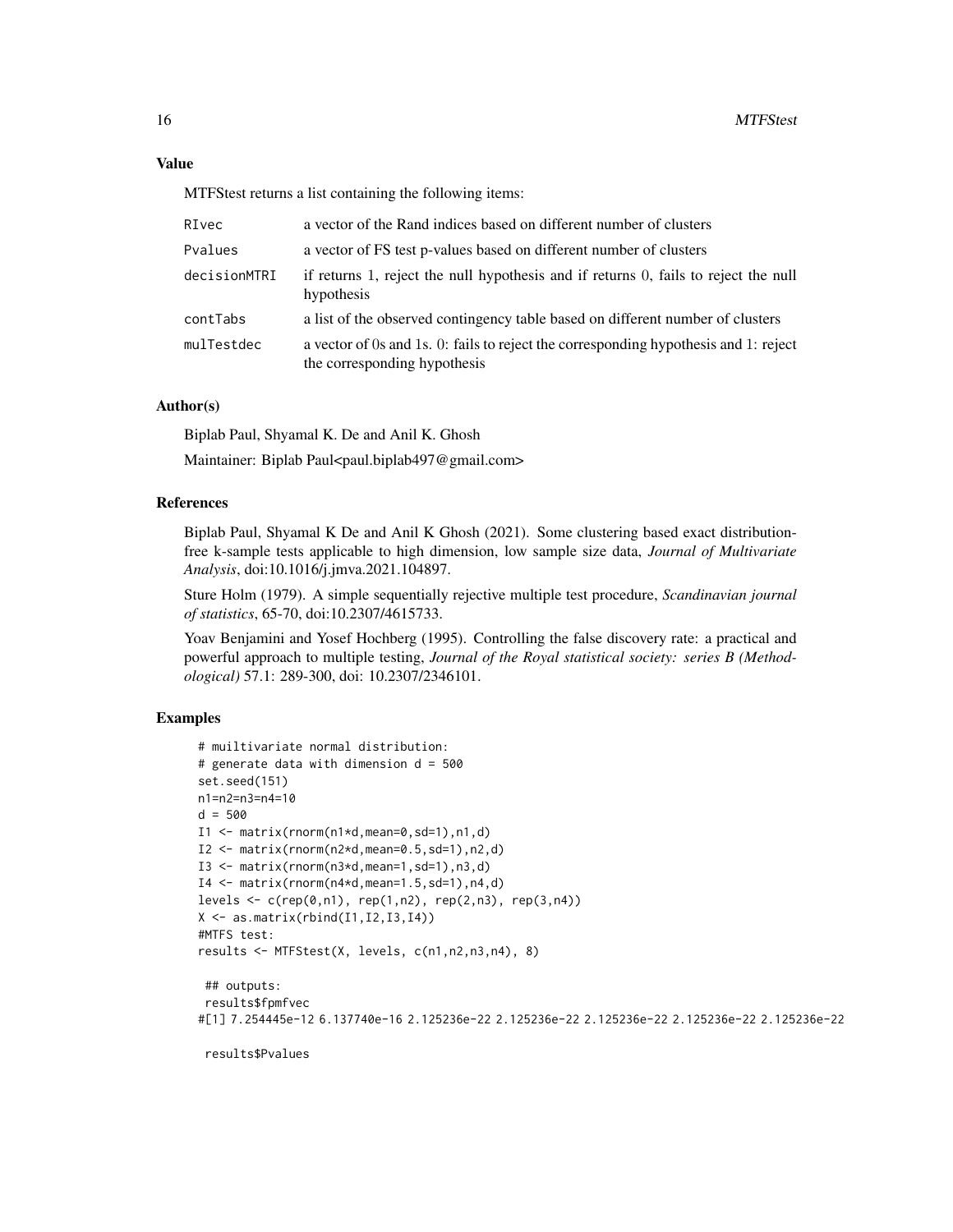#### MTFStest 17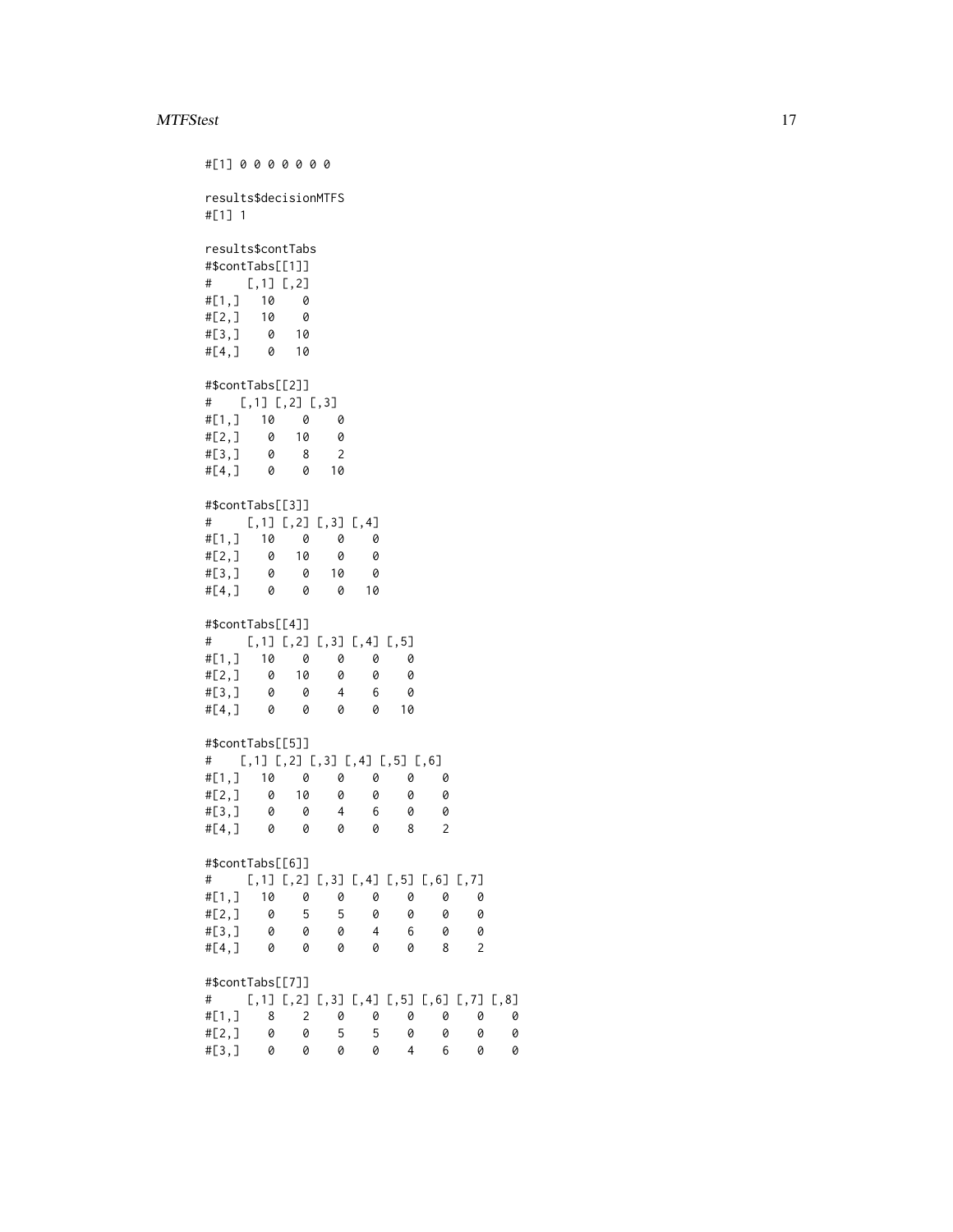```
#[4,] 0 0 0 0 0 0 8 2
results$mulTestdec
#[1] 1 1 1 1 1 1 1
```
MTRItest *k-Sample MTRI Test of Equal Distributions*

# Description

Performs the distribution free exact k-sample test for equality of multivariate distributions in the HDLSS regime. This test is a multiscale approach based on RI test, where the results for different number of partitions are aggregated judiciously.

# Usage

MTRItest(M, labels, sizes, k\_max, multTest = "Holm", s\_psi = 1, s\_h = 1,  $lb = 1$ , n\_sts = 1000, alpha = 0.05)

# Arguments

| $n \times d$ observations matrix of pooled sample, the observations should be grouped<br>by their respective classes           |
|--------------------------------------------------------------------------------------------------------------------------------|
| length $n$ vector of membership index of observations                                                                          |
| vector of sample sizes                                                                                                         |
| maximum value of total number of clusters which is required for the test                                                       |
| "HOlm" (default) or "BenHoch"; different multiple tests                                                                        |
| function required for clustering, 1 for $t^2$ , 2 for $1 - \exp(-t)$ , 3 for $1 - \exp(-t^2)$ ,<br>4 for $\log(1+t)$ , 5 for t |
| function required for clustering, 1 for $\sqrt{t}$ , 2 for t                                                                   |
| each observation is partitioned into some numbers of smaller vectors of same<br>length $lb$ , default: 1                       |
| number of simulation of the test statistic, default: 1000                                                                      |
| numeric, confidence level $\alpha$ , default: 0.05                                                                             |
|                                                                                                                                |

#### Value

MTRItest returns a list containing the following items:

| RIvec        | a vector of the Rand indices based on different number of clusters                                                   |
|--------------|----------------------------------------------------------------------------------------------------------------------|
| Pvalues      | a vector of RI test p-values based on different number of clusters                                                   |
| decisionMTRI | if returns 1, reject the null hypothesis and if returns 0, fails to reject the null<br>hypothesis                    |
| contTabs     | a list of the observed contingency table based on different number of clusters                                       |
| mulTestdec   | a vector of 0s and 1s. 0: fails to reject the corresponding hypothesis and 1: reject<br>the corresponding hypothesis |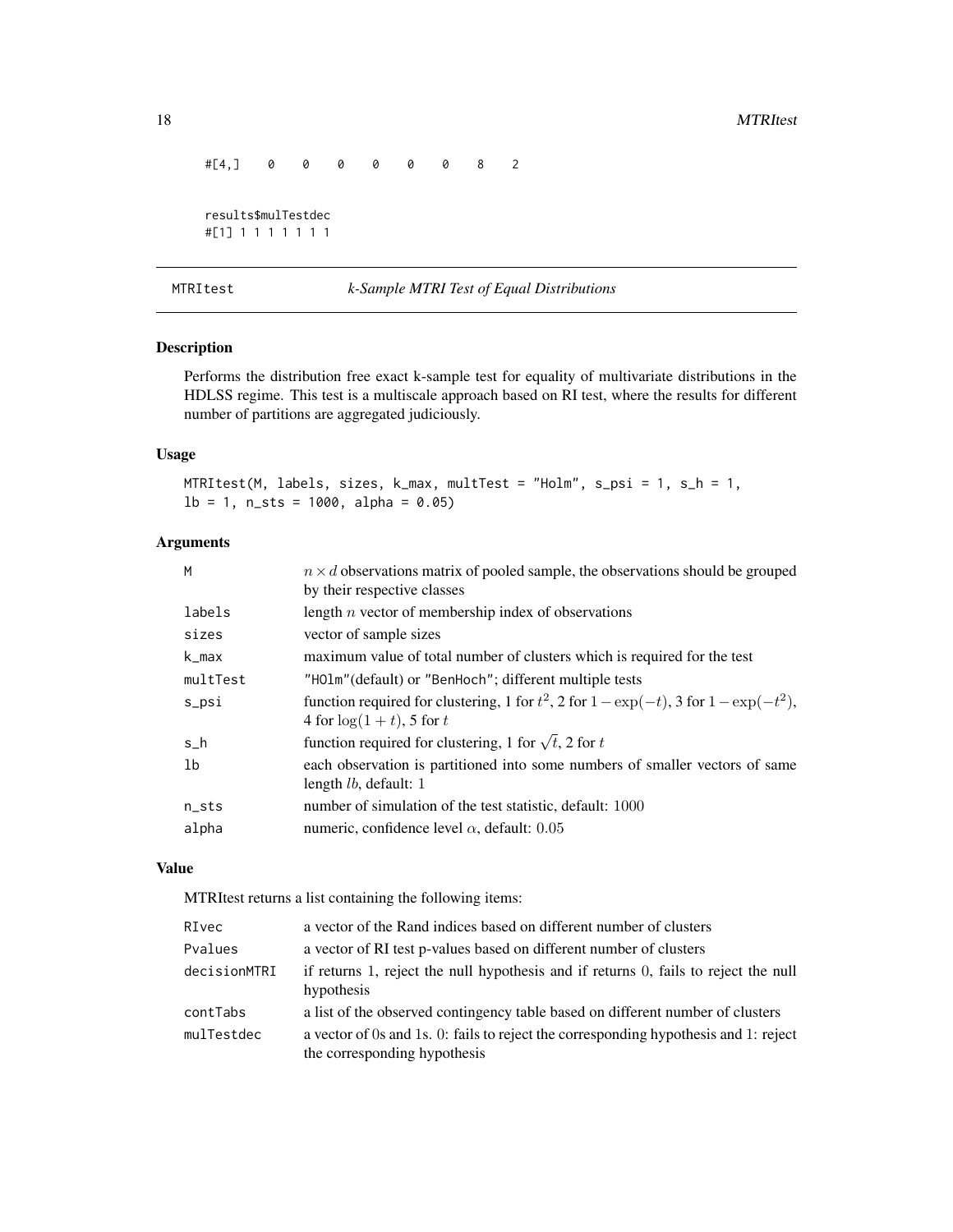#### MTRItest 2012 and 2012 and 2012 and 2012 and 2012 and 2012 and 2012 and 2012 and 2012 and 2013 and 2013 and 20

#### Author(s)

Biplab Paul, Shyamal K. De and Anil K. Ghosh

Maintainer: Biplab Paul<paul.biplab497@gmail.com>

#### References

Biplab Paul, Shyamal K De and Anil K Ghosh (2021). Some clustering based exact distributionfree k-sample tests applicable to high dimension, low sample size data, *Journal of Multivariate Analysis*, doi:10.1016/j.jmva.2021.104897.

Sture Holm (1979). A simple sequentially rejective multiple test procedure, *Scandinavian journal of statistics*, 65-70, doi:10.2307/4615733.

Yoav Benjamini and Yosef Hochberg (1995). Controlling the false discovery rate: a practical and powerful approach to multiple testing, *Journal of the Royal statistical society: series B (Methodological)* 57.1: 289-300, doi: 10.2307/2346101.

```
# muiltivariate normal distribution:
# generate data with dimension d = 500
set.seed(151)
n1=n2=n3=n4=10
d = 500I1 \leftarrow matrix(rnorm(n1*d,mean=0, sd=1),n1,d)I2 \leq matrix(rnorm(n2*d,mean=0.5,sd=1),n2,d)
I3 \leq matrix(rnorm(n3*d,mean=1,sd=1),n3,d)
I4 \leq matrix(rnorm(n4*d,mean=1.5,sd=1),n4,d)
levels <- c(rep(\theta, n1), rep(1, n2), rep(2, n3), rep(3, n4))X \leftarrow \text{as_matrix}(\text{rbind}(I1, I2, I3, I4))#MTRI test:
results <- MTRItest(X, levels, c(n1,n2,n3,n4), 8)
## outputs:
results$RIvec
#[1] 0.25641026 0.14871795 0.00000000 0.03076923 0.05128205 0.08333333 0.10384615
results$Pvalues
#[1] 0 0 0 0 0 0 0
results$decisionMTRI
#[1] 1
results$contTabs
#$contTabs[[1]]
# [,1] [,2]
#[1,] 10 0
#[2,] 10 0
#[3,] 0 10
#[4,] 0 10
#$contTabs[[2]]
```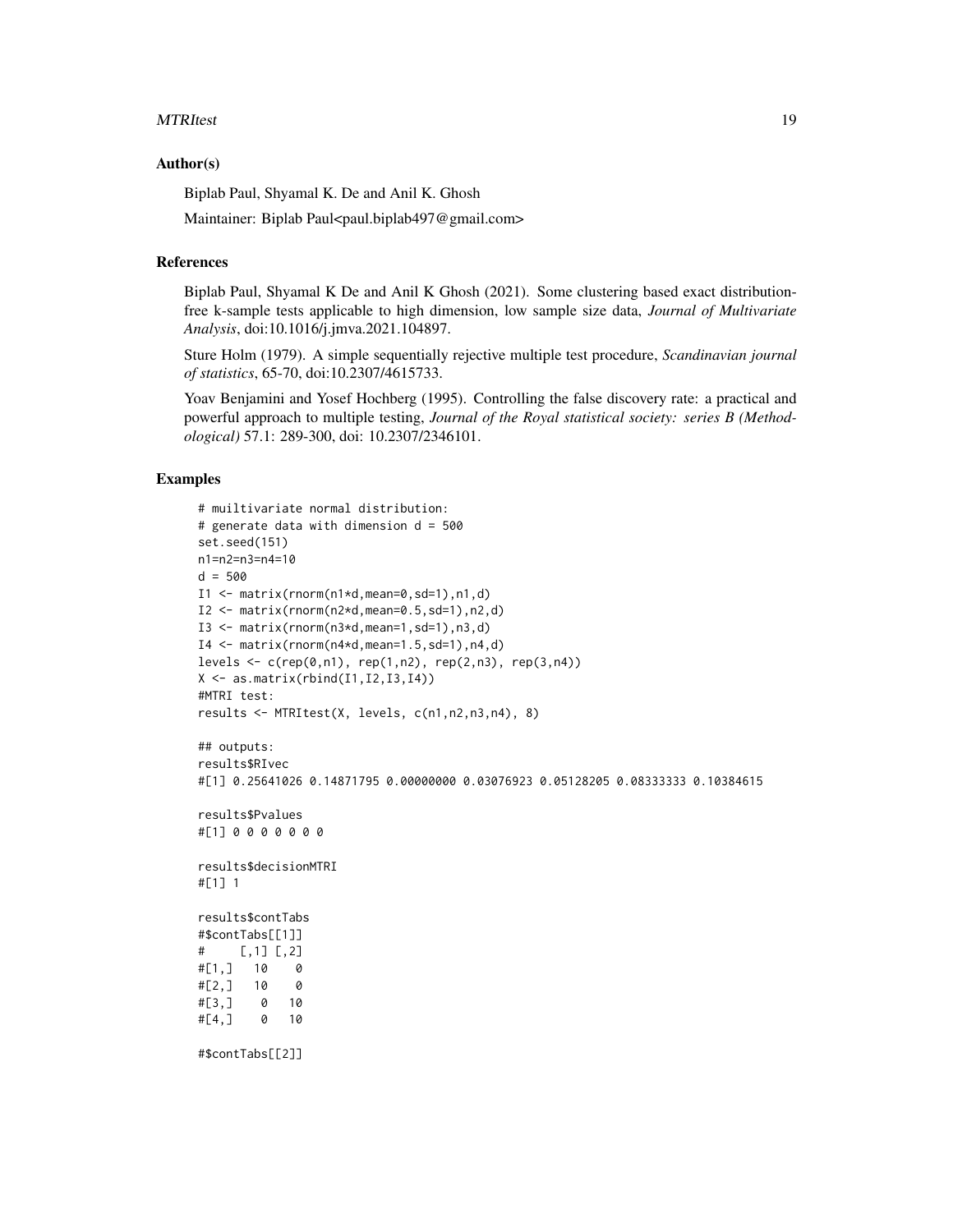```
# [, 1] [, 2] [, 3]
#[1,] 10 0 0
#[2,] 0 10 0<br>#[3,] 0 10 0
#[3,] 0 10 0
#[4,] 0 0 10
#$contTabs[[3]]
# [,1] [,2] [,3] [,4]
#[1,] 10 0 0 0
#[2,] 0 10 0 0
#[3,] 0 0 10 0
      0 0 0 10
#$contTabs[[4]]
# [,1] [,2] [,3] [,4] [,5]
#[1, 1 10 0 0 0 0 0<br>#[2, 1 0 10 0 0 0 0#[2,] 0 10
#[3,] 0 0 4 6 0
      0 0 0 0 10
#$contTabs[[5]]
# [,1] [,2] [,3] [,4] [,5] [,6]
#[1,] 10 0 0 0 0 0
#[2,] 0 10 0 0 0 0
#[3,] 0 0 4 6 0 0
#[4,] 0 0 0 0 8 2
#$contTabs[[6]]
# [,1] [,2] [,3] [,4] [,5] [,6] [,7]
#[1,] 10 0 0 0 0 0 0
#[2, 1 \ 0 \ 5 \ 5 \ 0 \ 0 \ 0 \ 0<br>#[3, 1 \ 0 \ 0 \ 0 \ 4 \ 6 \ 0 \ 0#[3,] 0 0 0 4 6 0 0
#[4,] 0 0 0 0 0 8 2
#$contTabs[[7]]
# [,1] [,2] [,3] [,4] [,5] [,6] [,7] [,8]
#[1,] 8 2 0 0 0 0 0 0
#[2,] 0 0 5 5 0 0 0 0
#[3,] 0 0 0 0 4 6 0 0
#[4,] 0 0 0 0 0 0 8 2
results$mulTestdec
#[1] 1 1 1 1 1 1 1
```
pmf *Generalized Hypergeometric Probability*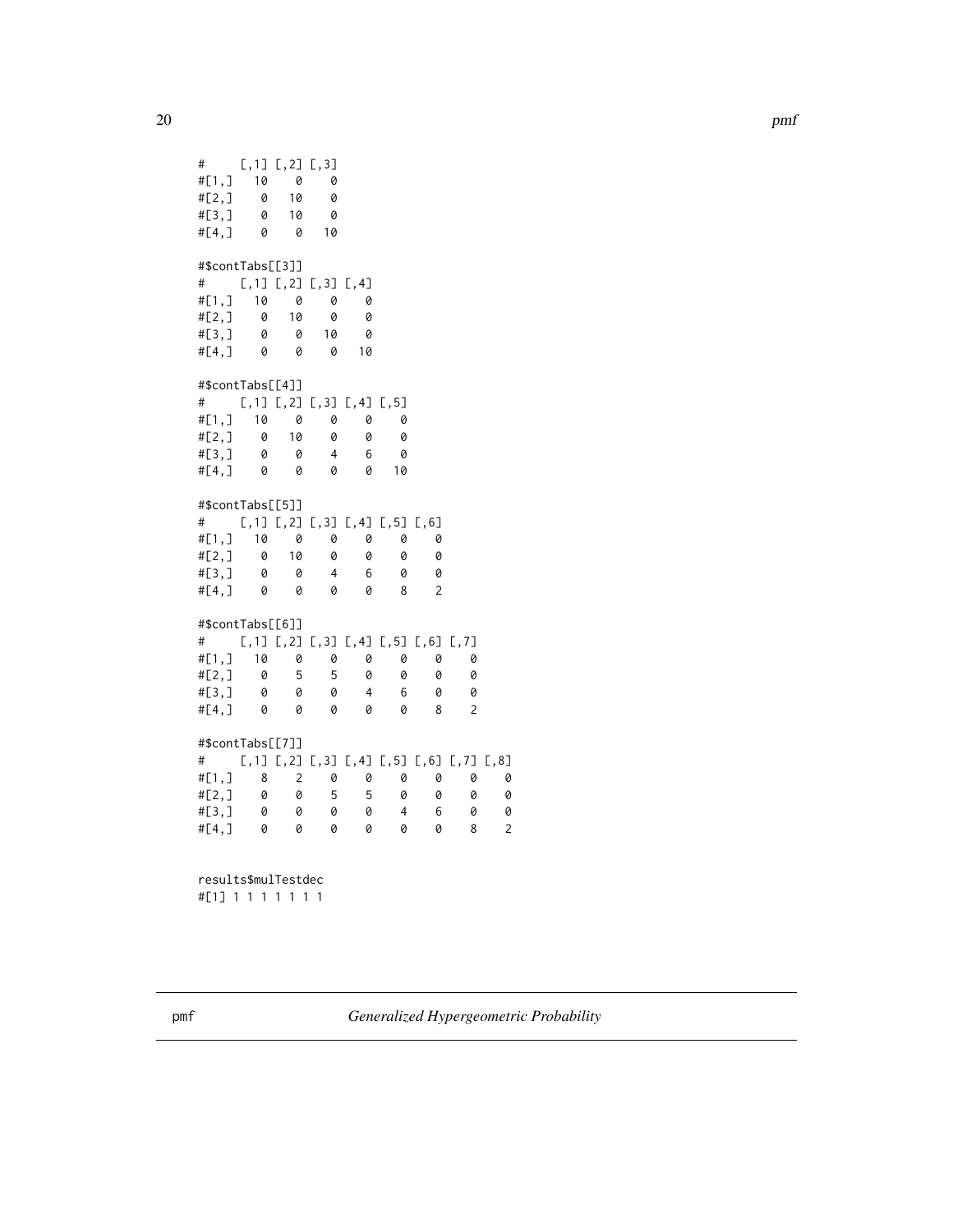#### <span id="page-20-0"></span>randfun 21 bis 2012 and 21 bis 2012 and 21 bis 2012 and 21 bis 2013 and 21 bis 2013 and 21 bis 2013 and 21 bis 2013 and 21 bis 2013 and 21 bis 2013 and 21 bis 2013 and 21 bis 2013 and 2013 and 2013 and 2013 and 2013 and 20

#### Description

A function that provides the probability of observing an  $r \times c$  contingency table using generalized hypergeometric probability.

#### Usage

pmf(M)

#### Arguments

M  $r \times c$  contingency table

# Value

a single value between 0 and 1

# Author(s)

Biplab Paul, Shyamal K. De and Anil K. Ghosh

Maintainer: Biplab Paul<paul.biplab497@gmail.com>

# References

Biplab Paul, Shyamal K De and Anil K Ghosh (2021). Some clustering based exact distributionfree k-sample tests applicable to high dimension, low sample size data, *Journal of Multivariate Analysis*, doi:10.1016/j.jmva.2021.104897.

Cyrus R Mehta and Nitin R Patel (1983). A network algorithm for performing Fisher's exact test in rxc contingency tables, *Journal of the American Statistical Association*, 78(382):427-434, doi:10.2307/2288652.

#### Examples

```
# Generalized hypergeometric probability of rxc Contingency Table:
mat \leq matrix(1:20,5,4, byrow = TRUE)
pmf(mat)
## outputs:
```
#[1] 4.556478e-09

randfun *Rand Index*

#### Description

Measures to compare the dissimilarity of exact cluster labels (memberships) and estimated cluster labels (memberships) of the observations.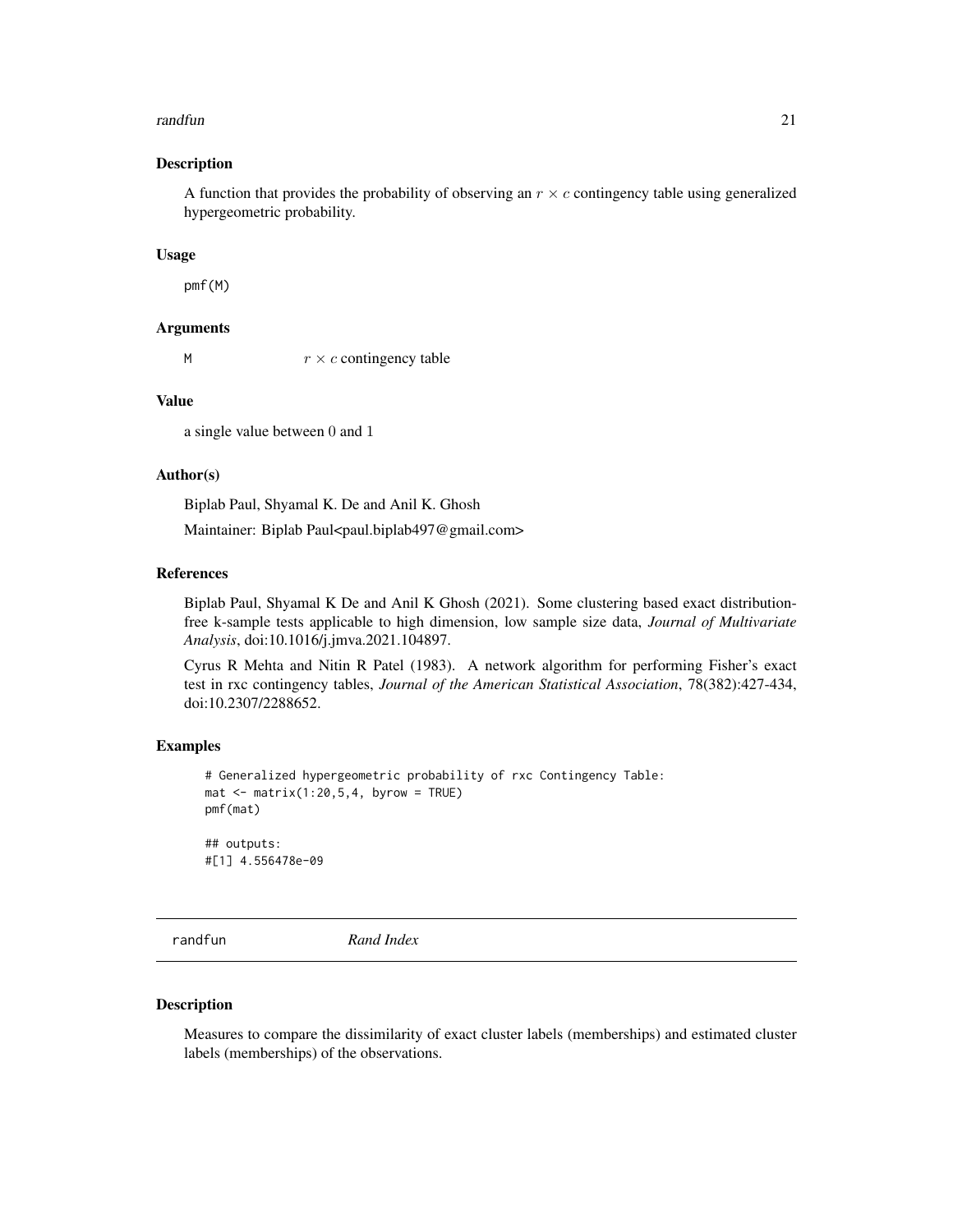### <span id="page-21-0"></span>Usage

randfun(lvel, dv)

# Arguments

| lvel | exact cluster labels of the observations     |
|------|----------------------------------------------|
| dv   | estimated cluster labels of the observations |

# Value

a single value between 0 and 1

# Author(s)

Biplab Paul, Shyamal K. De and Anil K. Ghosh Maintainer: Biplab Paul<paul.biplab497@gmail.com>

### References

William M Rand (1971). Objective criteria for the evaluation of clustering methods, *Journal of the American Statistical association*, 66(336):846-850, doi:10.1080/01621459.1971.10482356.

# Examples

```
# Measures of dissimilarity:
ex1 \leq c(rep(0,5), rep(1,5), rep(2,5), rep(3,5))
el \leq c(0,0,1,0,0,1,2,1,0,1,2,2,3,2,2,3,2,3,1,3)
randfun(exl,el)
```
## outputs: #[1] 0.2368421

rctab *Generates an* r × c *Contingency Table*

# Description

A function that generates an  $r \times c$  contingency table with the same marginal totals as given  $r \times c$ contingency table.

# Usage

rctab(M)

# Arguments

M  $r \times c$  contingency table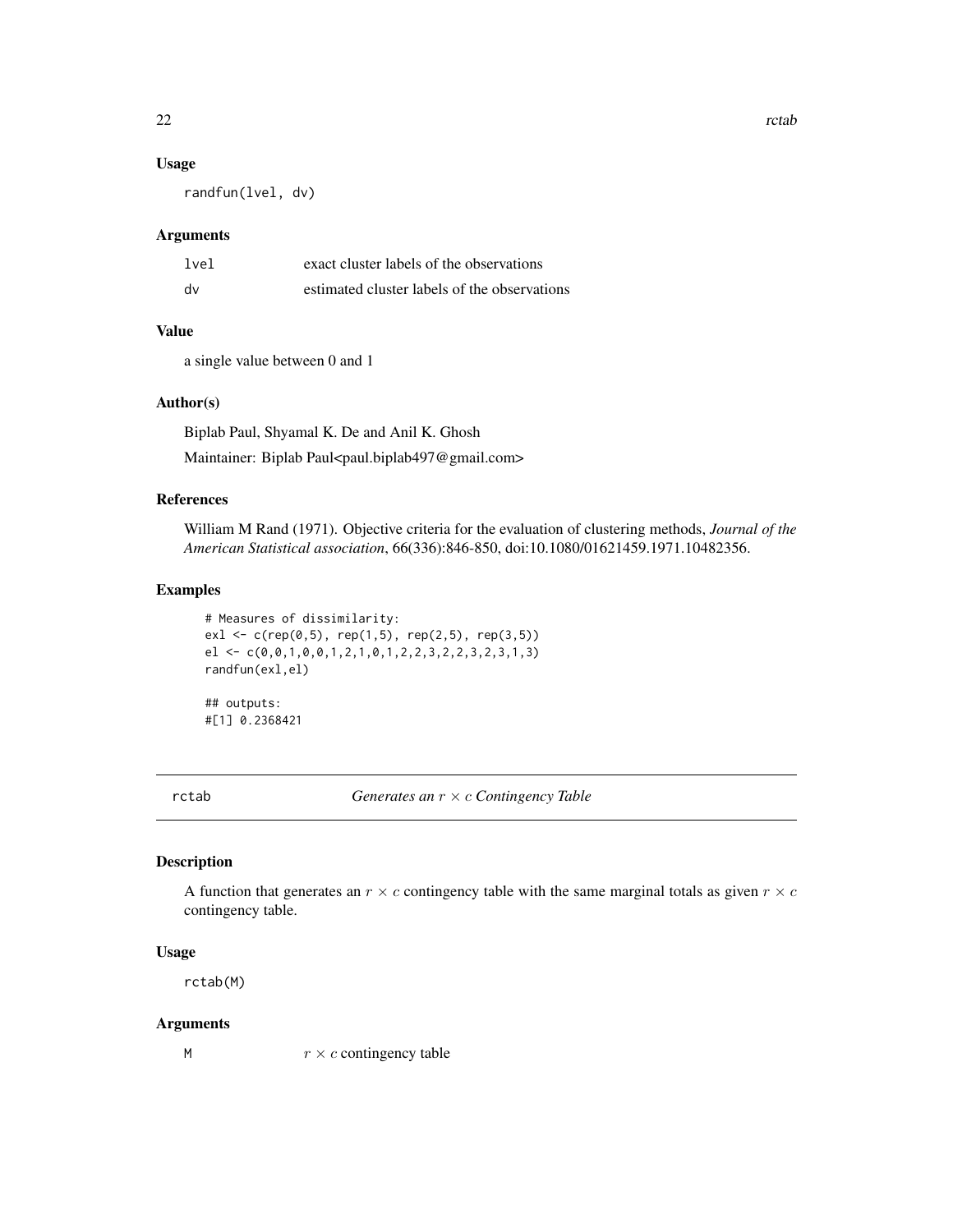#### <span id="page-22-0"></span>RItest 23

# Value

generated  $r \times c$  contingency table

# Author(s)

Biplab Paul, Shyamal K. De and Anil K. Ghosh

Maintainer: Biplab Paul<paul.biplab497@gmail.com>

# References

Cyrus R Mehta and Nitin R Patel (1983). A network algorithm for performing Fisher's exact test in rxc contingency tables, *Journal of the American Statistical Association*, 78(382):427-434, doi:10.2307/2288652.

#### Examples

```
# Generation of rxc Contingency Table:
  set.seed(151)
  mat \leq matrix(1:20,5,4, byrow = TRUE)
  rctab(mat)
  ## outputs:
  # [,1] [,2] [,3] [,4]
  #[1,] 3 4 0 3
  #[2,] 4 5 10 7
  #[3,] 8 7 12 15
  #[4,] 18 16 13 11
  #[5,] 12 18 20 24
```
# Description

Performs the distribution free exact k-sample test for equality of multivariate distributions in the HDLSS regime.

#### Usage

```
RItest(M, labels, sizes, n_clust, randomization = TRUE, clust_alg = "knwClustNo",
kmax = 2 * n_{clust}, s_{psi} = 1, s_h = 1, lb = 1, n_{sts} = 1000, alpha = 0.05)
```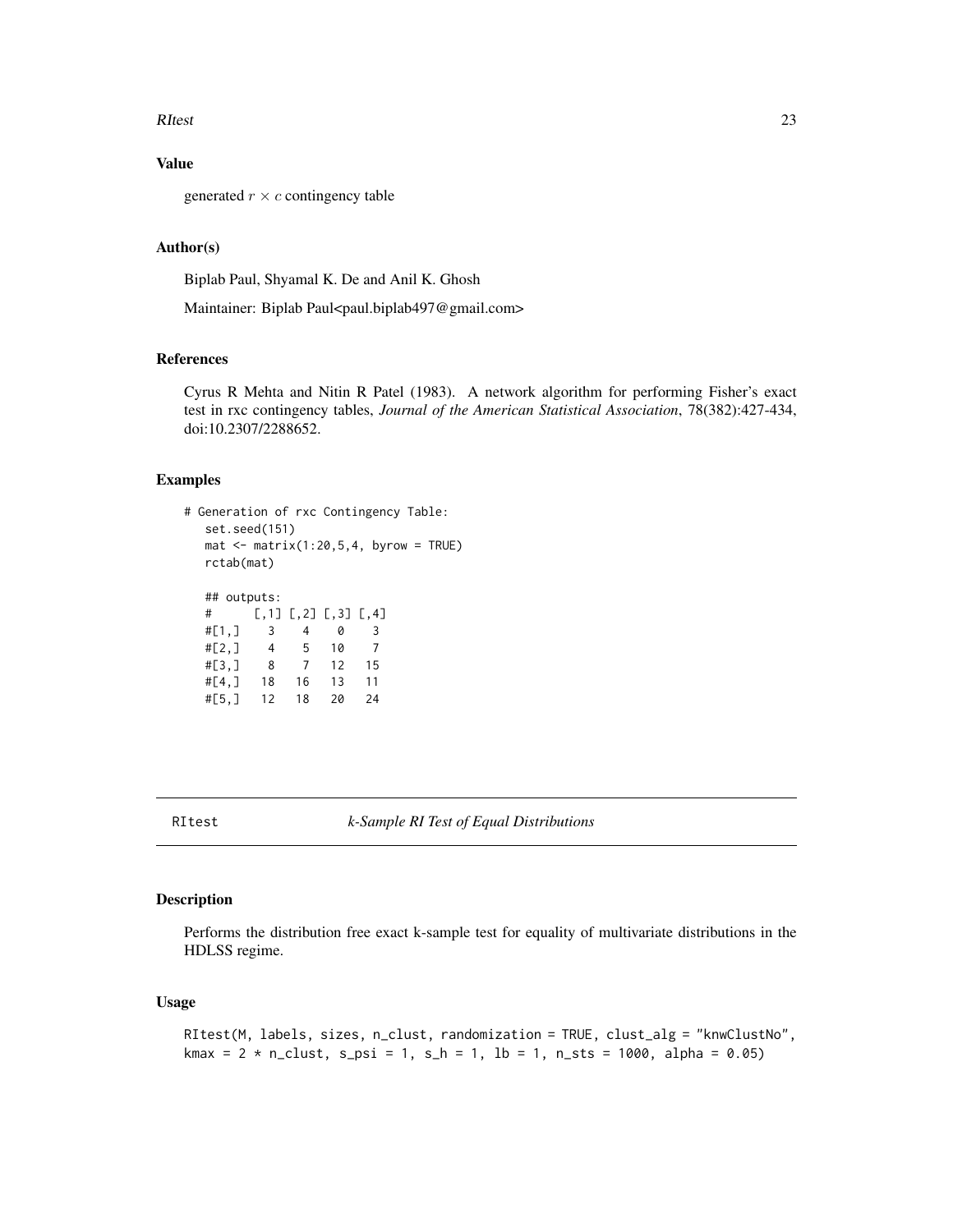# Arguments

| M             | $n \times d$ observations matrix of pooled sample, the observations should be grouped                                           |
|---------------|---------------------------------------------------------------------------------------------------------------------------------|
|               | by their respective classes                                                                                                     |
| labels        | length $n$ vector of membership index of observations                                                                           |
| sizes         | vector of sample sizes                                                                                                          |
| n_clust       | number of the Populations                                                                                                       |
| randomization | logical; if TRUE (default), randomization test and FALSE, non-randomization                                                     |
|               | test                                                                                                                            |
| clust_alg     | "knwClustNo" (default) or "estclustNo" (for MRI test); modified K-means al-<br>gorithm used for clustering                      |
| kmax          | maximum value of total number of clusters to estimate total number of clusters<br>in the whole observations, default: 2*n_clust |
| s_psi         | function required for clustering, 1 for $t^2$ , 2 for $1 - \exp(-t)$ , 3 for $1 - \exp(-t^2)$ ,<br>4 for $\log(1+t)$ , 5 for t  |
| $s_h$         | function required for clustering, 1 for $\sqrt{t}$ , 2 for t                                                                    |
| 1b            | each observation is partitioned into some numbers of smaller vectors of same                                                    |
|               | length <i>lb</i> , default: 1                                                                                                   |
| n_sts         | number of simulation of the test statistic, default: 1000                                                                       |
| alpha         | numeric, confidence level $\alpha$ , default: 0.05                                                                              |

# Value

RItest returns a list containing the following items:

| estClustLabel | a vector of length $n$ of estimated class membership index of all observations                    |
|---------------|---------------------------------------------------------------------------------------------------|
| obsCtyTab     | observed contingency table                                                                        |
| ObservedRI    | value of the observed test statistic                                                              |
| RICutoff      | cut-off of the test                                                                               |
| randomGamma   | randomized coefficient of the test                                                                |
| estPvalue     | estimated p-value of the test                                                                     |
| decisionRI    | if returns 1, reject the null hypothesis and if returns 0, fails to reject the null<br>hypothesis |
| estClustNo    | total number of the estimated classes                                                             |

# Author(s)

Biplab Paul, Shyamal K. De and Anil K. Ghosh Maintainer: Biplab Paul<paul.biplab497@gmail.com>

# References

Biplab Paul, Shyamal K De and Anil K Ghosh (2021). Some clustering based exact distributionfree k-sample tests applicable to high dimension, low sample size data, *Journal of Multivariate Analysis*, doi:10.1016/j.jmva.2021.104897.

William M Rand (1971). Objective criteria for the evaluation of clustering methods, *Journal of the American Statistical association*, 66(336):846-850, doi:10.1080/01621459.1971.10482356.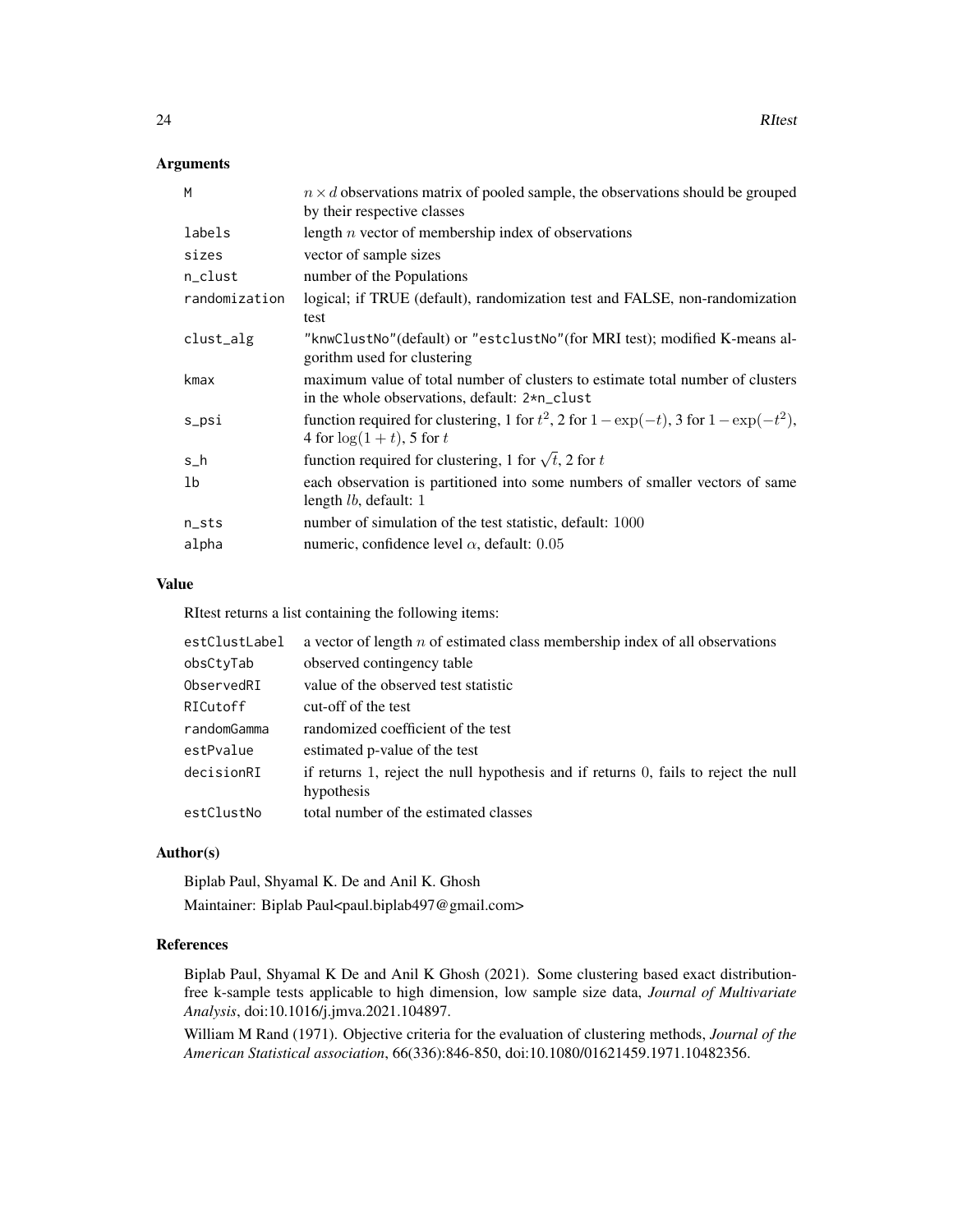#### RItest 25

```
# muiltivariate normal distribution:
# generate data with dimension d = 500
set.seed(151)
n1=n2=n3=n4=10
k = 4d = 500I1 <- matrix(rnorm(n1*d,mean=0,sd=1),n1,d)
I2 \leq matrix(rnorm(n2*d,mean=0.5,sd=1),n2,d)
I3 \leq matrix(rnorm(n3*d,mean=1,sd=1),n3,d)
I4 \leftarrow matrix(rnorm(n4*d,mean=1.5,sd=1),n4,d)levels <- c(rep(\theta, n1), rep(1, n2), rep(2, n3), rep(3, n4))X \leftarrow \text{as_matrix}(\text{rbind}(I1, I2, I3, I4))# RI test:
results <- RItest(M=X, labels=levels, sizes = c(n1,n2,n3,n4), n_clust = k)
 ## outputs:
 results$estClustLabel
 #[1] 0 0 0 0 0 0 0 0 0 0 1 1 1 1 1 1 1 1 1 1 2 2 2 2 2 2 2 2 2 2 3 3 3 3 3 3 3 3 3 3
 results$obsCtyTab
 # [,1] [,2] [,3] [,4]
 #[1,] 10 0 0 0
 #[2,] 0 10 0 0
 #[3,] 0 0 10 0
 #[4,] 0 0 0 10
 results$ObservedRI
 #[1] 0
 results$RICutoff
 #[1] 0.3307692
 results$randomGamma
 #[1] 0
 results$estPvalue
 #[1] 0
 results$decisionRI
 #[1] 1
```